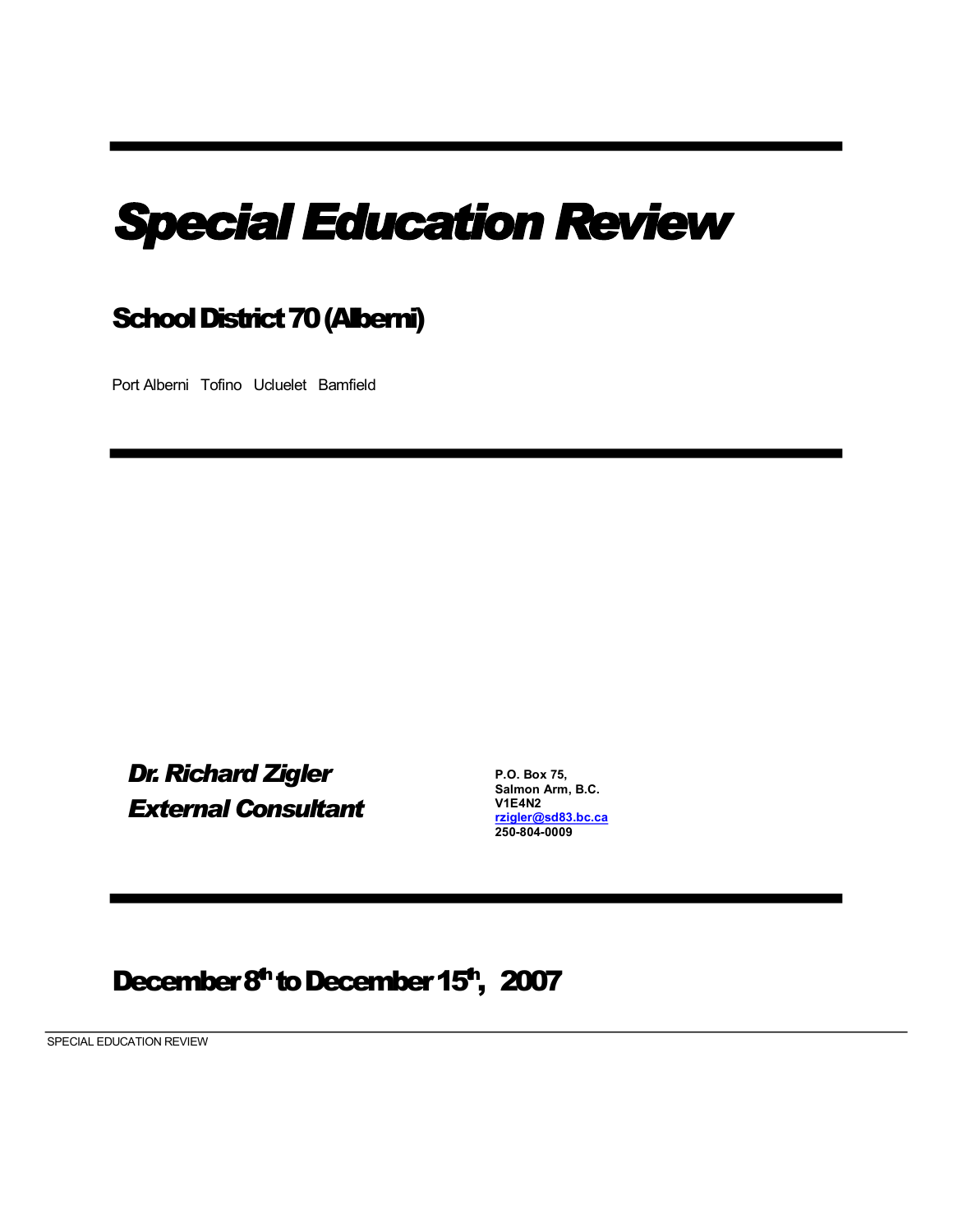# **TABLEOFCONTENTS**

| <b>Acknowledgements</b>                           |                                                 | Page | 3              |  |
|---------------------------------------------------|-------------------------------------------------|------|----------------|--|
| <b>Structure for the Review</b>                   |                                                 |      | 4              |  |
| <b>Scheduling of the Review</b>                   |                                                 |      | 6              |  |
| <b>School Visits</b>                              |                                                 |      | $\overline{7}$ |  |
| Data Collection                                   |                                                 |      | $\overline{7}$ |  |
| <b>Findings/Focus Group Results</b>               |                                                 |      |                |  |
| a) Administration Focus Group                     |                                                 |      | 8              |  |
| b) Itinerant Staff                                |                                                 |      | 9              |  |
| c) Parents of Students with Special Needs         |                                                 |      | 10             |  |
| d) Regular Class Teachers, Learning Assistance,   |                                                 |      | 12             |  |
| & Special Education Teachers                      |                                                 |      |                |  |
| e) Education Assistants                           |                                                 |      | 13             |  |
| <b>Survey Review: a)</b>                          | <b>Regular School Teachers</b>                  |      | 15             |  |
|                                                   | <b>Learning Assistant Teachers</b><br>b)        |      | 15             |  |
|                                                   | <b>EA Paraprofessionals</b><br>$\mathsf{C}$     |      | 16             |  |
|                                                   | d)<br><b>Itinerant Staff</b>                    |      | 16             |  |
|                                                   | <b>Regular Class Teachers</b><br>e)             |      | 18             |  |
| f)                                                | In-School Special Education Staff               |      | 18             |  |
|                                                   | Parents<br>g)                                   |      | 19             |  |
|                                                   | Parents of Students with Gifted Abilities<br>h) |      | 20             |  |
| i)                                                | Administration                                  |      | 20             |  |
| $\mathbf{j}$                                      | <b>Students</b>                                 |      | 21             |  |
| <b>Summary and Recommendations for the Future</b> |                                                 |      | 23             |  |
| <b>General Recommendations</b>                    |                                                 |      | 24             |  |
| <b>Specific Recommendations (Short Term)</b>      |                                                 |      | 29             |  |
| <b>Specific Recommendations (Mid Term)</b>        |                                                 |      | 33             |  |
| <b>Specific Recommendations (Long Term)</b>       |                                                 |      | 38             |  |
| <b>Next Steps</b>                                 |                                                 |      | 39             |  |
| <b>Conclusions</b>                                |                                                 |      | 39             |  |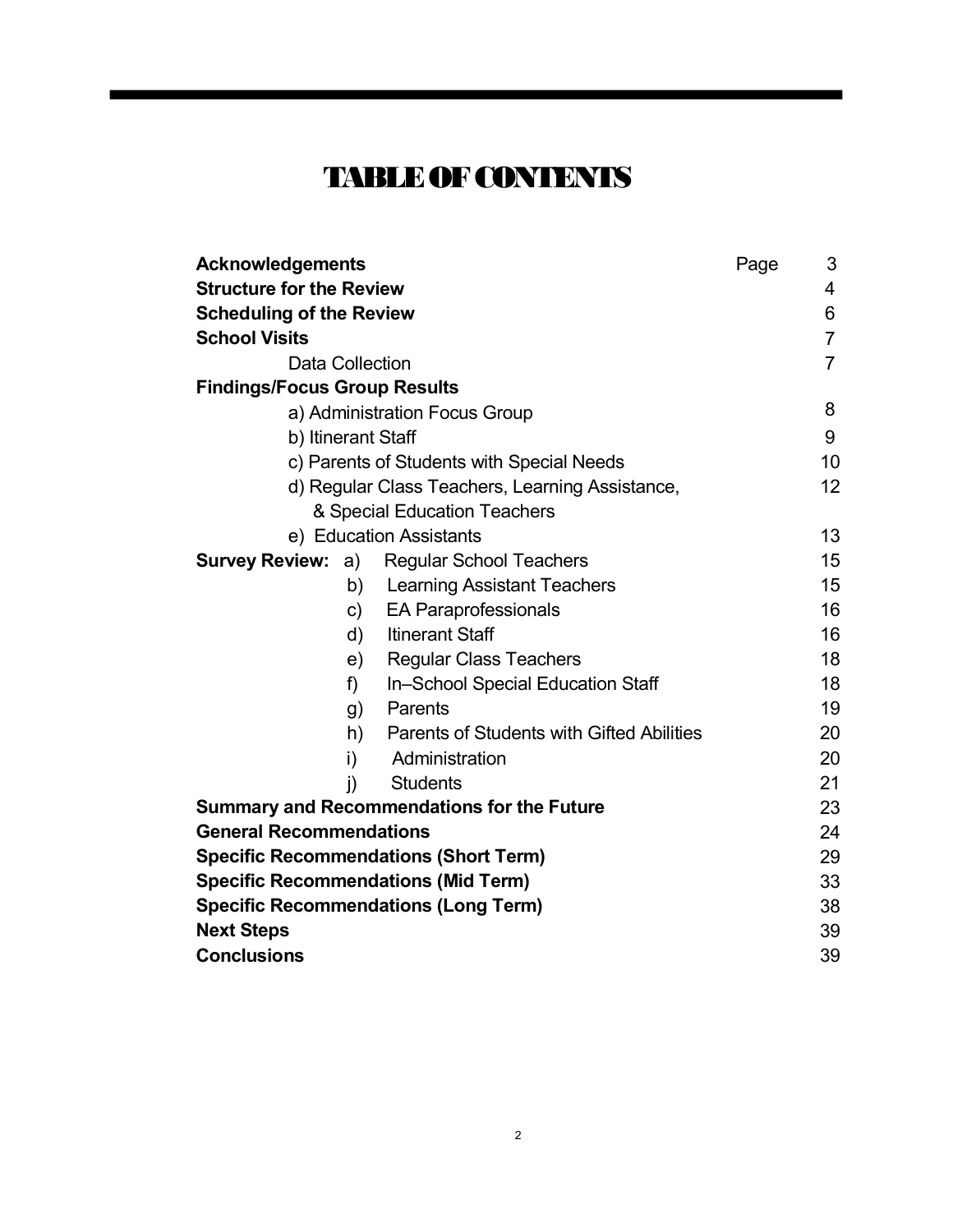# **Acknowledgements**

**T**he purpose of this section is to acknowledge individuals in SD70 who contributed to and supported the external review of Special Education. In particular, I would like to thank Darren Ausmus for his dedicated effort in organizing and documenting the input and review process. This organized effort made the review process straightforward and rewarding. Darren was a key communicator to the education community during the review, ensuring locations, data collection and facilitating the overall flow of the review. As a well-respected district administrator, with overarching responsibilities for program planning and resource allocation of a multi million dollar budget, Darren has been able to begin to create a comprehensive support service for a significant proportion of the student enrollment. My personal and professional gratitude goes to Darren, for his skill and foresight in agreeing to this independent review.

Additionally, my thanks go to:

- $\div$  the Special Education Enhancement Committee, for their representation of the SD70 education community, and designing the review of programs and services; for their sense of hope and collective wisdom of current strengths and challenges in the provision of services for children with special needs in SD70. The Committee has a long term vision for Support Services and their willingness to engage a third party to review that vision is to be commended.
- v Central Staff and the Board of Education, sincere thanks for their courage to invite an external review, to objectively view current practices, and consider both general and specific recommendations that serve in the best interest of challenged students throughout the District.
- v Barb Witte, Executive assistant, for her outstanding effort to coordinate and distribute special education surveys.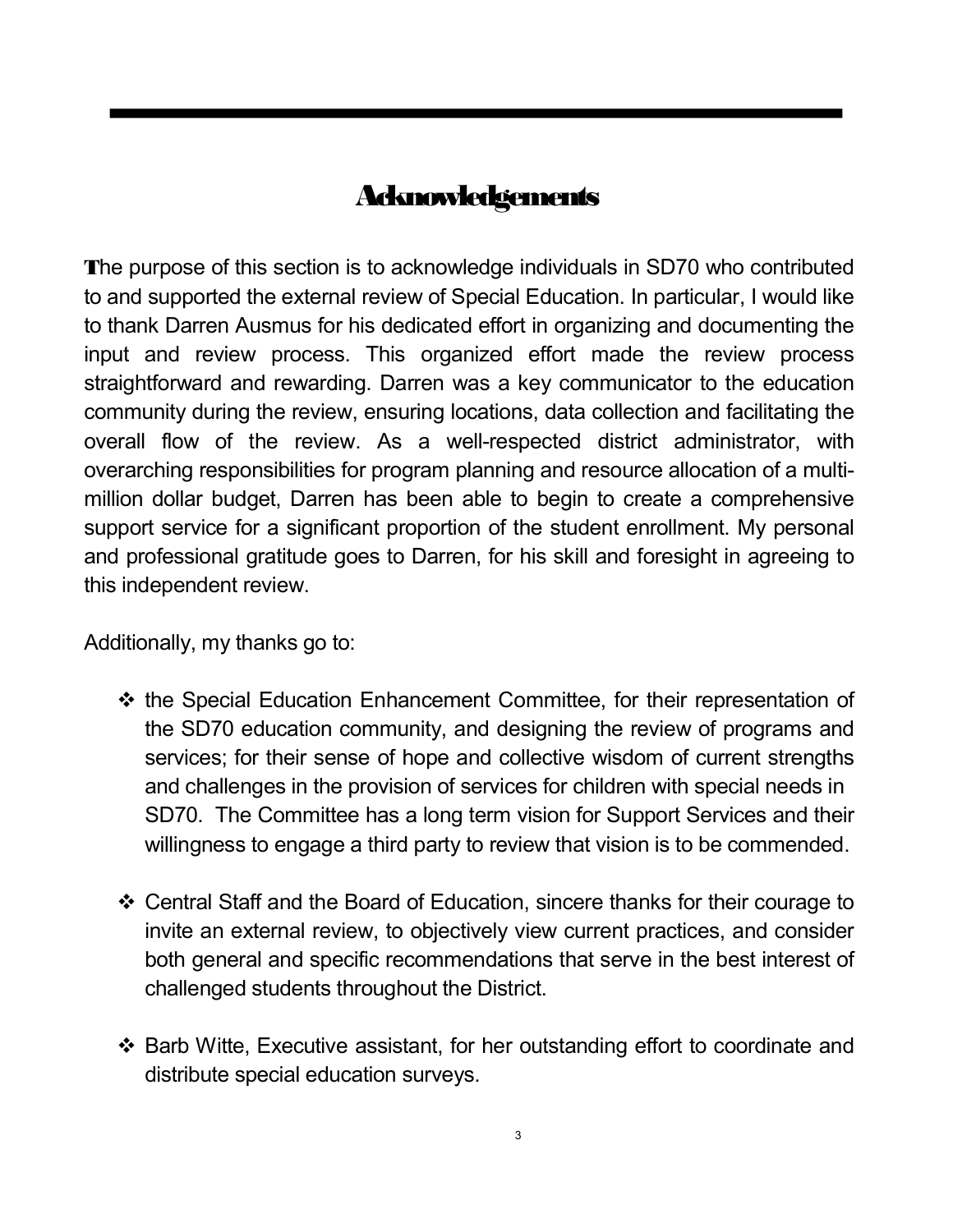# **STRUCTURE FOR THE REVIEW**

**T**he Student Support Services Department of SD70, in consultation with Senior Staff and Trustees, requested an independent review of services and supports for students with special needs. A Steering Committee was struck, representing a broad spectrum of the education community. The committee is chaired by the Director of Student Support Services.

The purposes of the independent review are as follows;

- a. To review current practices in light of best practice.
- b. To review current services and service delivery models utilized throughout SD70.
- c. To provide an opportunity to the education community to identify strengths and challenges, both at the school level and district level, via focus meetings and surveying.
- d. To view, via school visits, both services and supports available to students with special needs.
- e. To provide the Steering Committee with support and service recommendations that can be considered for the short, mid term and long term implementation, based on best practice, available expertise, and within the financial resources available to SD70.

On December 9, 2007, the Special Education Enhancement Committee met and identified the areas to be considered during the review.

The Steering Committee requested that the review explore staffing allocation, staffing models and the roles of those that are providing support throughout the district. A secondary goal is to identify those aspects of the district function which would be viewed as positive and supportive.

Inclusive education, and its meaning within SD70, emerged as a theme to be reviewed, taking into consideration the roles of Administrators, Special Education Resource Teachers (SERT), Educational Assistants (EA) and Itinerant staff allocations across the district.

The following themes were identified by the committee for development of short term, mid term and long term recommendations:

- Training of EAs and role
- Fall bumping, and EA replacement
- Secondary Program options
- ß Succession of Occupational Therapist, Learning Assistance Teachers, Speech/Language Pathologists, Special Education Resource Teachers (Specialty Staffing), Educational Psychologists, Behavioural and Autism Staffing

4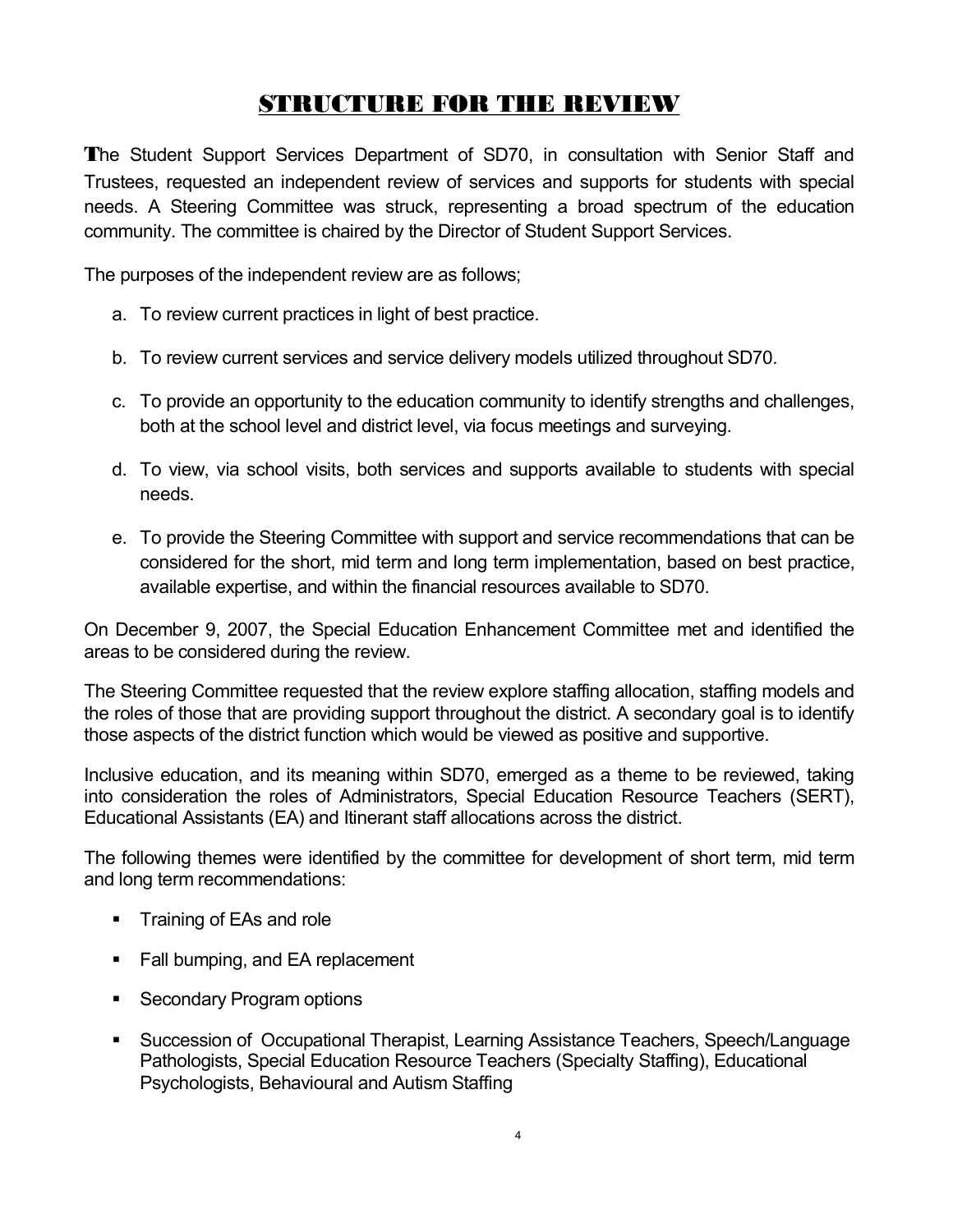- **Strengths of Student Services**
- **Expertise of Regular Class Teachers and School Based Teams**
- **In School Special Education Teachers**
- **•** Director of Student Support Services
- **Educational In-service**
- **Student Placement / District Screening options**
- **EXECUTER Activities (Implementation)**
- Compliance (Ministry of Education)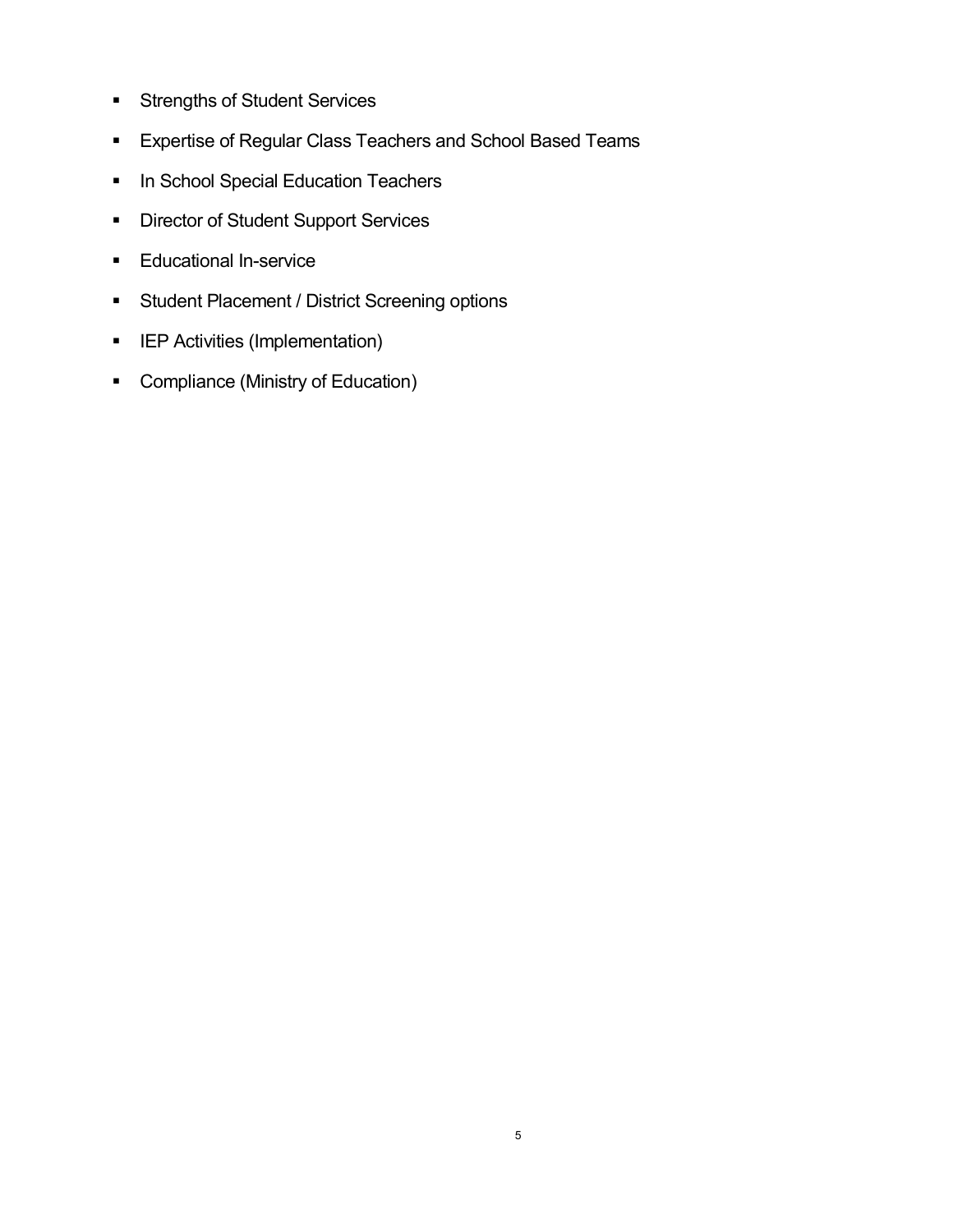# **SCHEDULING OF THE REVIEW**

**T**he review took place from December 8 to December 15, 2007, with an initial meeting of the Review Steering Committee on Sunday, December 9. During the ensuing week Dr. Zigler, the External Consultant, met with the following focus groups:

- a. School District Administrators including Alternative Education (14)
- b. Central Staff, School Board Staff (9)
- c. Nuu-chah-nulth Education Workers (8)
- d. Ministry for Children and Family Development, Youth Mental Health and Band Social workers (7)
- e. Regular Classroom Teachers (ADTU President) (7)
- f. Itinerant Special Education Staff (13)
- g. Para-Professional EA (CUPE President) (31)
- h. Parents of Students with Special Needs Elem/Middle/Secondary (19)
- $i.$  DPAC  $(3)$
- j. Board of Education (7)
- k. Alternative Education (26)
- l. Enhancement Committee (8)

**NOTE**: 4 confidential letters were received for review.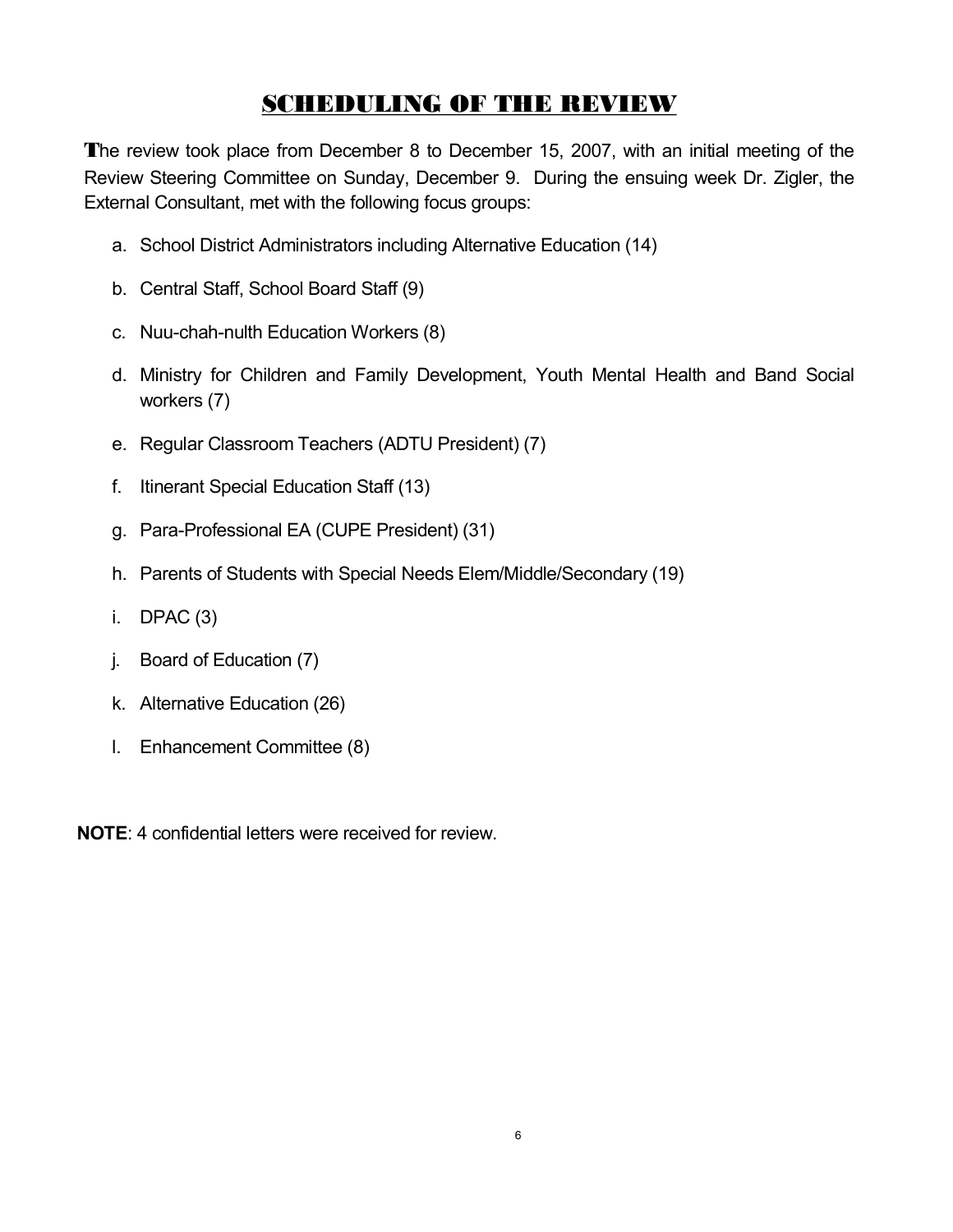# **SCHOOL VISITS (9)**

Site (school) visits were conducted during the review week, providing an opportunity for direct insight into the strengths and challenges for both students and staff, in the provision of support services. Having a sense of physical facilities, along with seeing real students and staff in action, provides a realistic basis for collecting information and providing direction. Brief discussions with school staff and administration provided an opportunity to get an impression only. The following schools were visited:

EJ Dunn Middle School AW Neill Middle School VAST Alberni District Secondary School Eighth Avenue Elementary School Alberni Elementary School Wickaninnish Community School Ucluelet Secondary School Ucluelet Elementary School

### **DATA COLLECTION**

Prior to the site review, surveys designed by Dr. Zigler and Darren Ausmus were distributed across the spectrum of education partners in SD70. All surveys were returned, in confidence, assuring respondents that they would be used by the Dr. Zigler, to identify trends, strengths and recommendations. Specific comments are not attributed to the respondent and were not shared with the Director of Student Support Services or Central Staff.

The following surveys were returned for review:

| <b>Regular Class Teachers</b>             | 87 School Based Team             |
|-------------------------------------------|----------------------------------|
| Learning Assistance Teachers              | 9 Elem / Mid / Sec               |
| <b>Education Assistants (CUPE)</b>        | 41 Elem / Mid / Sec              |
| Itinerant Special Education Staff         | 9 SERT, Ed Psych, SLP, Behaviour |
| <b>Regular Class Teachers</b>             | 87 Elem / Mid / Sec              |
| <b>Education School Based Teams</b>       | 13 In-School                     |
| Parents of Children with Special Needs    | 52 Elem / Mid / Sec              |
| Parents of Children with Gifted Abilities | 11 Elem / Mid / Sec              |
| <b>School District Administrators</b>     | 21 Elem / Mid / Sec              |
| <b>Student Survey</b>                     | 86 Elem / Mid / Sec              |
| <b>Central Staff</b>                      | 3                                |
| <b>DPAC</b>                               | 1                                |
| <b>Total Respondents</b>                  | 386                              |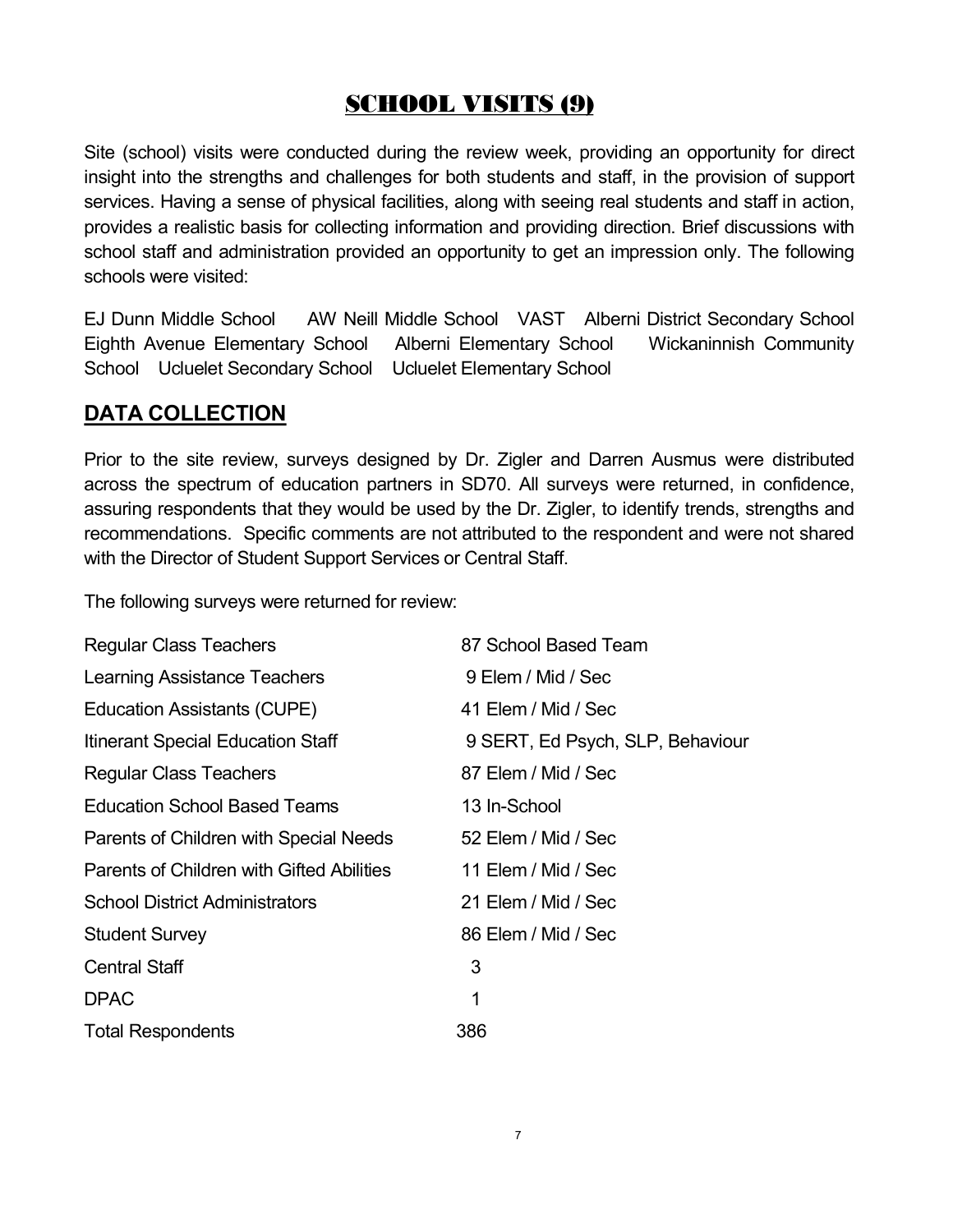# **FINDINGS**

# **FOCUS GROUP RESULTS**

Participants responded to open-ended discussion regarding strengths, challenges and the overall vision for the District to support students with special needs. Each group met, in confidence, providing both verbal and written replies regarding various aspects of programming and support.

# v **ADMINISTRATION FOCUS GROUP**

All schools were represented, along with the District Administrator for Alternative Education.

#### **KEY STRENGTHS IDENTIFIED**

- · The regional screening process is both program and student focussed (VAST).
- · Inclusion is a standard and is functional; acceptance among regular students is universal.
- · Assistance and support is exceptional, at the district and school level.
- Strong relationship with parents, especially at the elementary level.
- · School Based Teams (SBT) are functional and provide school based leadership.
- · IEP development is cumbersome but useful.
- · Union relationships are viewed as encouraging.
- · Transition from school to school is perceived as well developed.
- · Prevocational and Life Skills programs provide appropriate education at the secondary level.
- · Director of Student Support Services is approachable, possesses a high level of expertise, communicates well and is well supported.

#### **KEY CHALLENGES**

- · Bumping and EA changes, after September, are disruptive for schools and students.
- · Wording of postings is not always consistent, creating specialty position problems.
- · Equity among schools is not always apparent; we need a greater understanding of priorities, funding and identification is needed.
- · When unqualified staff are hired, programs suffer, and kids fall through the cracks.
- · Middle School programs differ from one school to the other. Is there a better way to resolve this issue?
- Is there a better system for IEP implementation?
- The SERT model is not working.
- A model that supports in-school special education staff is needed.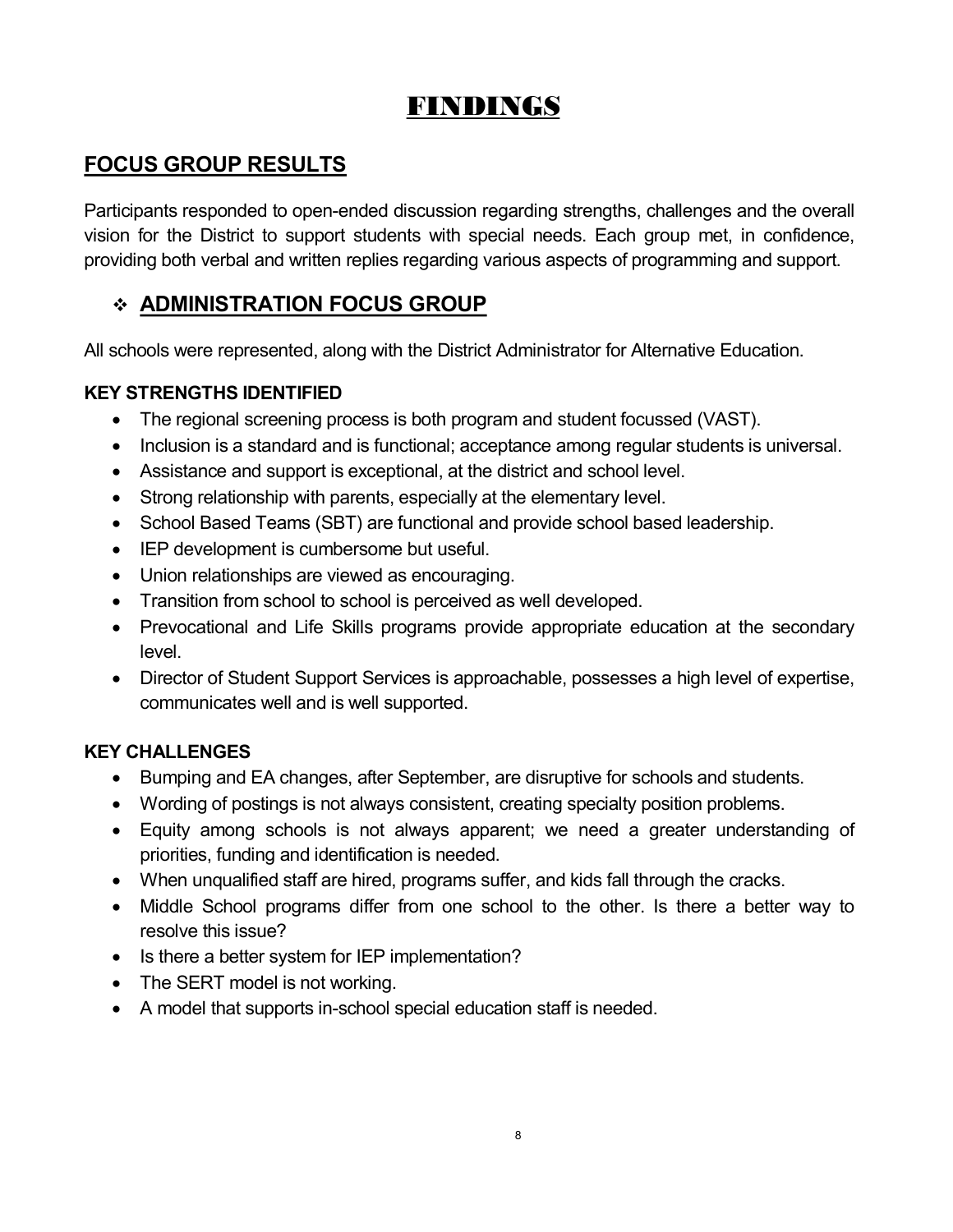# v **ITINERANT STAFF (Student Support Services)**

The itinerant staff focus group was comprised of nine members representing District priorities.

#### **KEY STRENGTHS IDENTIFIED**

- · Highly collaborative, committed to students, schools and professional development.
- · Each school has a different student demographic.
- · Central screening process and could be extended to secondary.
- Consistent IEP process; very time consuming.
- School based staff and administration are very knowledgeable and flexible.
- · The school psychology program is excellent, providing programming suggestions, adjudication and categorical assessment.
- · Allocation of staffing seen as fair and equitable, at the elementary level.
- · Materials and resources are current and available, tech support needs improvement.

#### **KEY CHALLENGES**

- Review of Educational Psychology mandate is required as some requests for assessment are inappropriate and caseload referrals are mounting.
- · EA changes through the fall are disruptive and counterproductive.
- · Learning assistance needs qualified personnel, trained and consistent.
- · Learning Assistance manual needs to be developed, understanding the job and complexities.
- · Consulting Staff in behaviour, autism and counselling require role clarification with Administrators; collaborative planning is a must.
- · Director of Student Support Services visibility and passion are evident; regular meetings help build a stronger team.
- · Auditing criteria, funding and categorical changes are not well understood by administrators and teachers.
- Who will replace itinerant staff members upon retirement?
- In-service required on the relationship between language, behaviour, and adapted and modified programs.
- EA roles and EA boundaries regarding parents, teachers, itinerant staff and special education staff (SD70 EA Handbook would provide clarification).
- · Changing parent perception that more EA time solves student need and programs.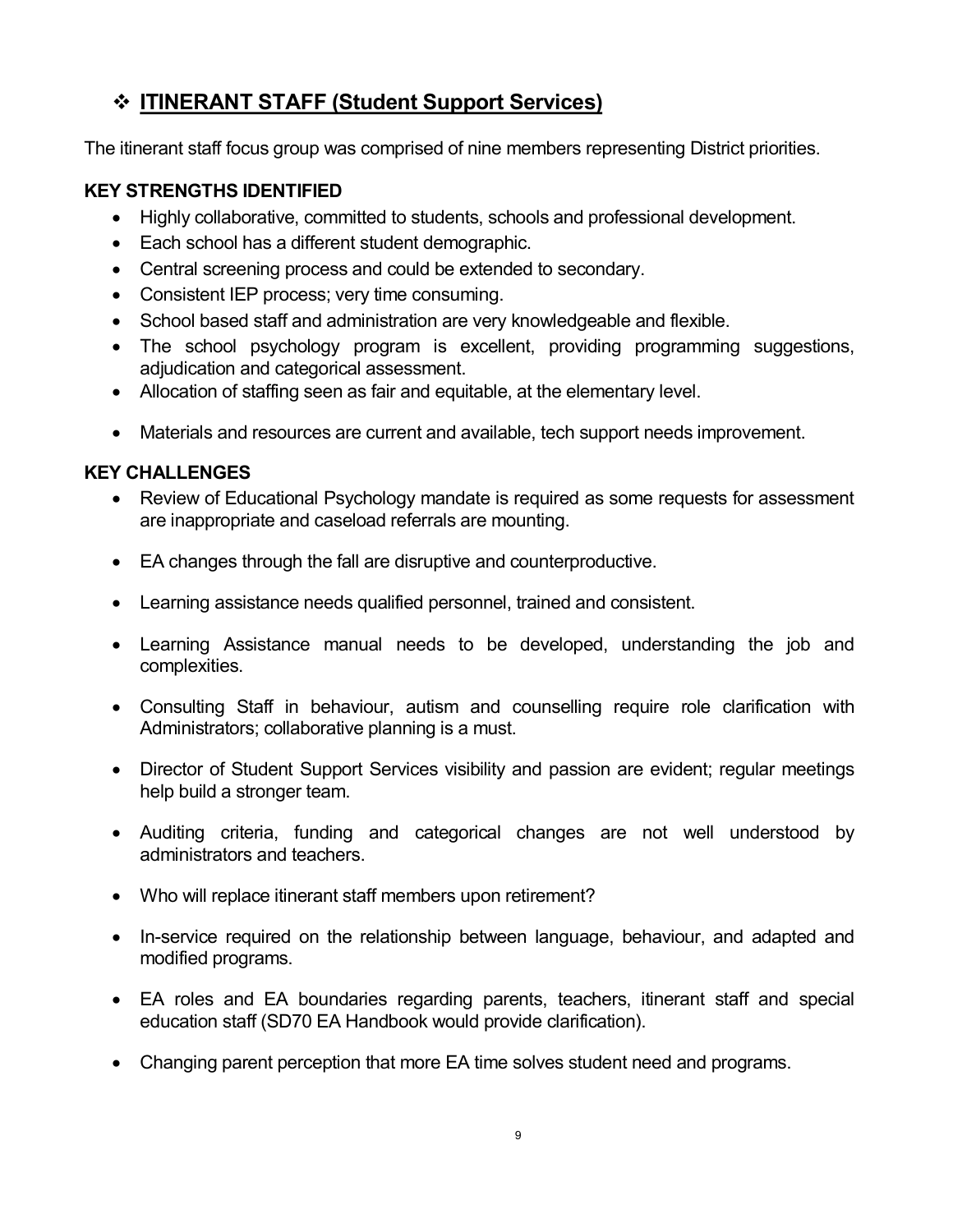# v **PARENTS OF STUDENTS WITH SPECIAL NEEDS**

A total of 19 parents participated in the focus group. With an overview of the review process, and an opportunity to reply, parents of elementary students, parents of students in middle and secondary, and parents of students with gifted abilities, were all allowed to provide perceptual views on the strengths and needs addressed by the District. The focus group was structured to identify school involvement, IEP involvement, program satisfaction and general comments. This section will identify trends and issues as shared, or common experiences of parents with special needs children in SD70.

#### **INVOLVEMENT WITH SCHOOLS**

As is traditionally the case, elementary parents were much more involved with their schools than at the middle or secondary level. Time to attend functions and meetings was limited and some parents felt that their voices were not heard. Staff availability was positively commented on, regarding program and planning issues that affected their children. Comments, related to transition from school to school, focussed on the use of IEPs as a living document which was rarely reviewed and restarted each year. The process was time-consuming for parents. Administrators and special education teachers were viewed as key communicators related to programming, and were characterized as positive advocates. Practical, life skills-based programs were identified as strengths at the secondary level; however, opportunities for practical electives at the middle school, were limited. EA support was viewed as a major asset at all levels; however, EA support for students with designated and non-designated learning challenges was viewed as a significant gap. Some parents were concerned that learning assistance was not viewed as Special Education, but rather glorified tutoring or holding programs for non-academic students. Differentiating programming for students with gifted abilities appeared to be school, rather than district, based.

#### **INVOLVEMENT WITH IEPs**

Parents at all levels identified the IEP process as flawed. In most cases, the IEP was developed at the school level, with little or no direct involvement. The perception of many parents was that the final IEP was presented as a finished document for signing, with no direct involvement of parents. In some cases, organized parents provided written input to the development of an appropriate IEP for their children and the suggestions were incorporated into the final document. It was suggested by parents that the IEP be reviewed during May/June of each year and that the content of each IEP be further reviewed at the end of November. In this way, progress on goals can be evaluated and potential modifications can be developed early in the year. Parents had great sympathy for staff and the volume of IEP work required. Parents felt that a more efficient IEP system would reduce paperwork and create more time to provide support for their children.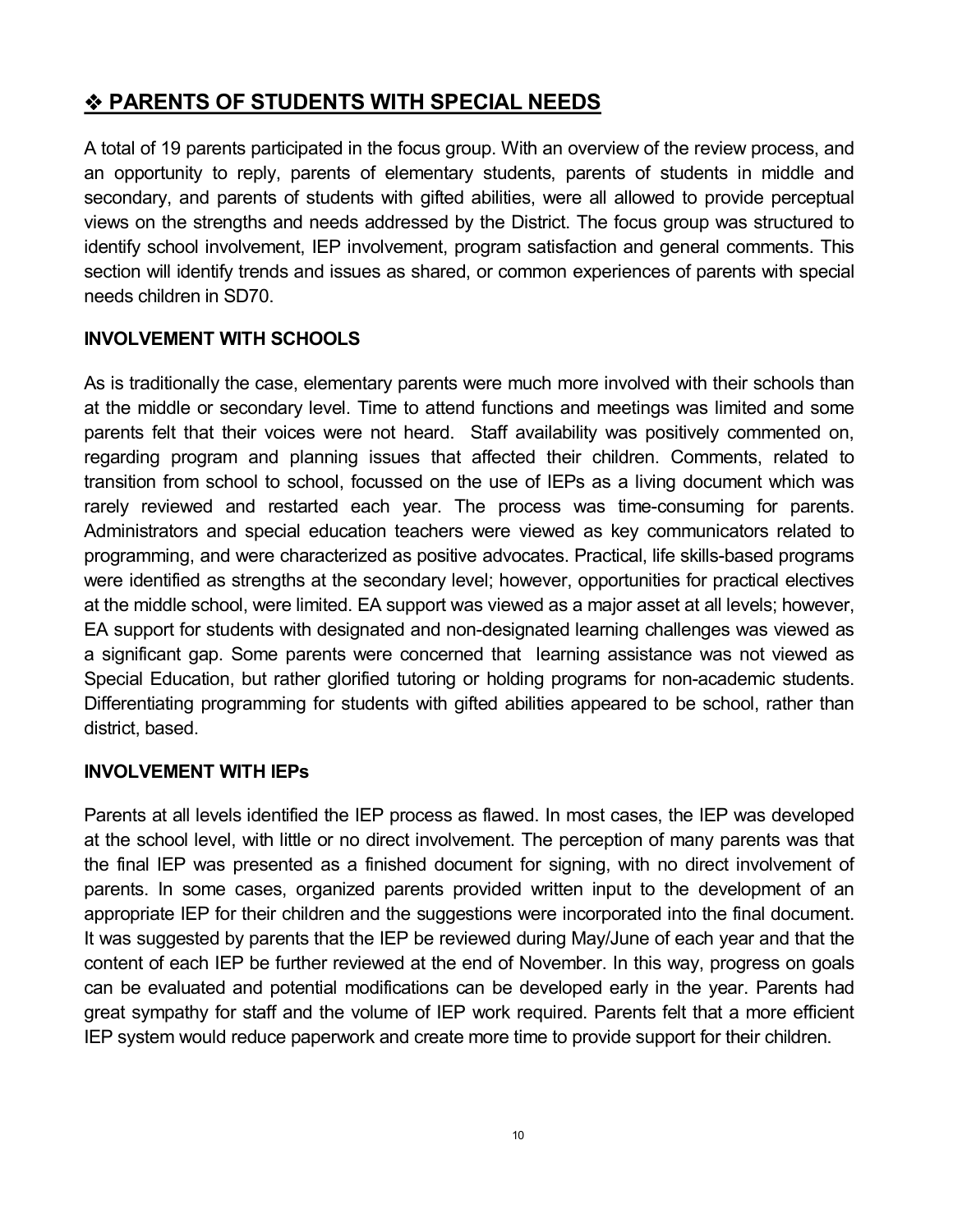#### **DEGREE OF SATISFACTION WITH THEIR STUDENT PROGRAM**

A great deal of passionate discussion was generated, as parents discussed the issues of satisfaction. In order to highlight comments and notes taken at the session, grouping of trends are listed below;

- a) Parents are well satisfied with the targeted programs available at the middle and secondary level. The appropriate inclusion of most students in non-academic electives and life skill-based programs is well respected and is viewed as a strength. Elementary parents were significantly encouraged by their children's support; however, the use of itinerant staff to provide direct support is limited. SERT positions are viewed as paperwork oriented and their involvement is limited. Elementary schools were characterized as knowledgeable and welcoming, placing the needs of students as a priority.
- b) Parents were concerned about the part time nature of some special education staff, and enquired as to the reasoning of part time assignments. They indicated that student programming often suffers when special education teachers are not available, when travelling to many schools.
- c) Parents of elementary students wanted to understand the degree of training of regular class teachers had for dealing with students with special needs, and what responsibility they had in supervising EA support. They indicated that some regular class teachers did not fully understand the behavioural or learning needs of their children, leading to mis communication.
- d) Few understood the process of funding available through the Ministry of Education for support and how the district established priorities for support.
- e) Support of the Director of Student Support Services was evident. He is seen as a problem solver and advocate for students with special needs. A direct meeting with parents and the Director has been arranged.
- f) Parents wanted greater co-operation between school district personnel and other outside agencies, such as MCFD, paediatricians and mental health agencies, leading to collaborative program planning. The schools are viewed as doing a great job with the resources they have at their disposal, but it is felt that there is not enough support.
- g) Parents wanted to know if EA changes could be minimized during the first part of the school year. In one case a student had twelve EAs, prior to Christmas. It seems that the Union and seniority rights come ahead of student needs. "I think that they have it backwards; if it weren't for our kids they would not have jobs at all".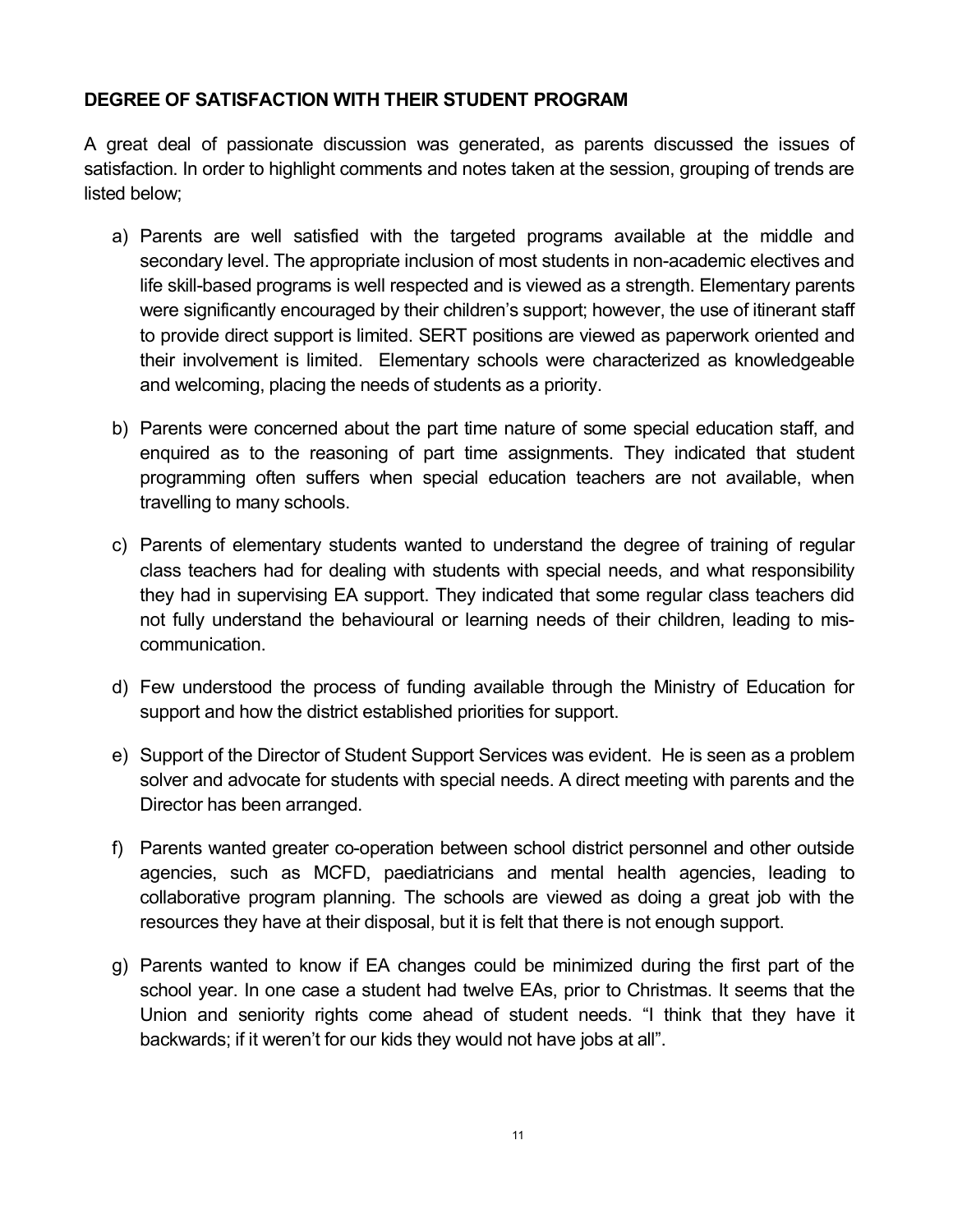# v **REGULAR CLASS TEACHERS, LEARNING ASSISTANCE AND IN SCHOOL SPECIAL EDUCATION TEACHERS**

This section characterizes strengths and challenges identified by both special education and regular class teachers. Many of the themes identified are similar in nature, viewed from various perspectives. Although each teacher viewed the issues quite differently, some commonality emerged.

#### **KEY STRENGTHS IDENTIFIED**

- Pre-school programs are great for transition and should be encouraged, space permitting.
- The early intervention screening process was identified as valuable and well worth the time.
- · Speech and Language was viewed as a thin veneer of service, with little practical impact. SLP service should be focussed on early intervention for direct service at the elementary level, and consultation only for the middle and secondary schools.
- School based teams (SBT) and their use are viewed as vital and important to establish school based priorities.
- The Director is visible, approachable and very knowledgeable.
- · Administrators seem to really understand special needs students and their parents.
- Itinerant staff is very knowledgeable, but stretched.
- Special Education Pro-D is a priority.
- · Parents trust the system, and are very pleased with Special Education Services.

#### **KEY CHALLENGES**

- · Learning assistance is very fragmented at many sites; qualified special education teachers service too many schools, and don't have the time to mentor classroom teachers.
- Some LA teachers are not qualified or skilled to work with learning disabled students.
- · Training of own special education teachers.
- · Behaviour students are the greatest challenge, are there elementary Alternate Programs available?
- · Speech/Language Pathology (SLP) services are stretched too thin meaning that some language kids do not get SLP service.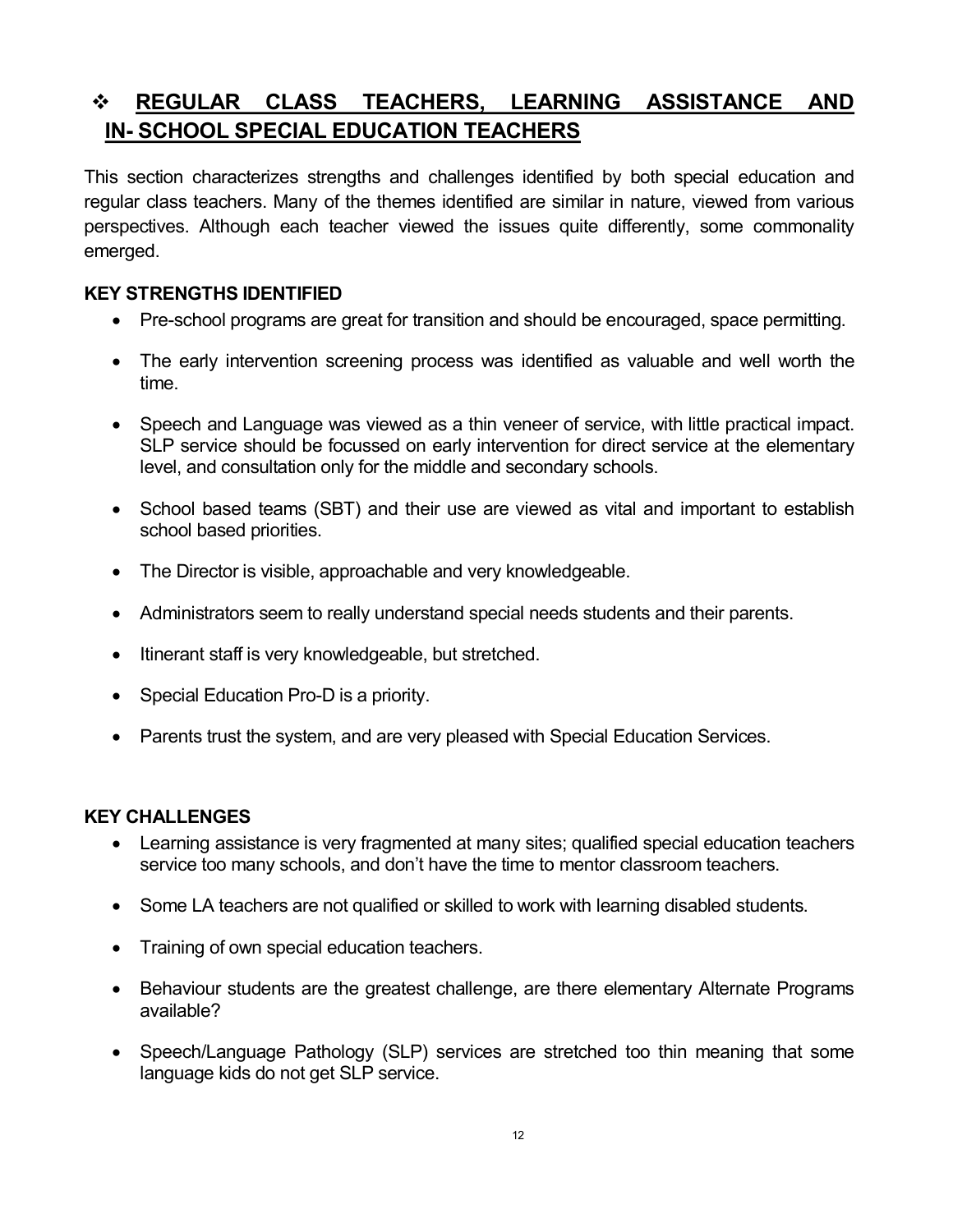- The IEP process is well designed: however, very time consuming, and challenging to adapt and modify student programs.
- · More EA time needed, with available substitutes.
- The EAs do a great job following the IEP.
- · Time needed to work with EAs when the students are not there.
- · Itinerant staff seen very rarely, as they are always doing paperwork and IEPs.
- Referral process is slow, particularly with young primary students.

# v **EDUCATION ASSISTANTS (CUPE)**

The focus group of EAs consisted of 29 CUPE support workers, representing the majority of schools in the district. This session lasted over 2 hours with written and verbal input providing direction for the review. Commentary is included when a topic was repeated more than twice.

#### **KEY STRENGTHS IDENTIFIED**

- · The practice of inclusion is well entrenched and is most valuable for students.
- EAs work as a team at the school level, with direction coming from the Administrator.
- Positive work environment.
- · The Director is student focussed and wants the best learning environment for students.
- Itinerants value EAs' work.

### **KEY CHALLENGES**

- Time for collaboration with the team; part time teachers and part time itinerants make it impossible to meet during work hours.
- Lack of involvement in the IEP process; IEPs may be rolled over from year to year with little input from EAs or parents.
- Formerly one to one support has been made less possible; EAs work with 3-4 students.
- Labelled students get help and non-labelled get no service.
- No District direction for Pro-D.
- · Parental expectations are sometimes unrealistic and cause team stress.
- Threat/Violence with autistic type students is of great concern.
- · Specialty positions are difficult to filland EAs are left to figure it out. (Vision)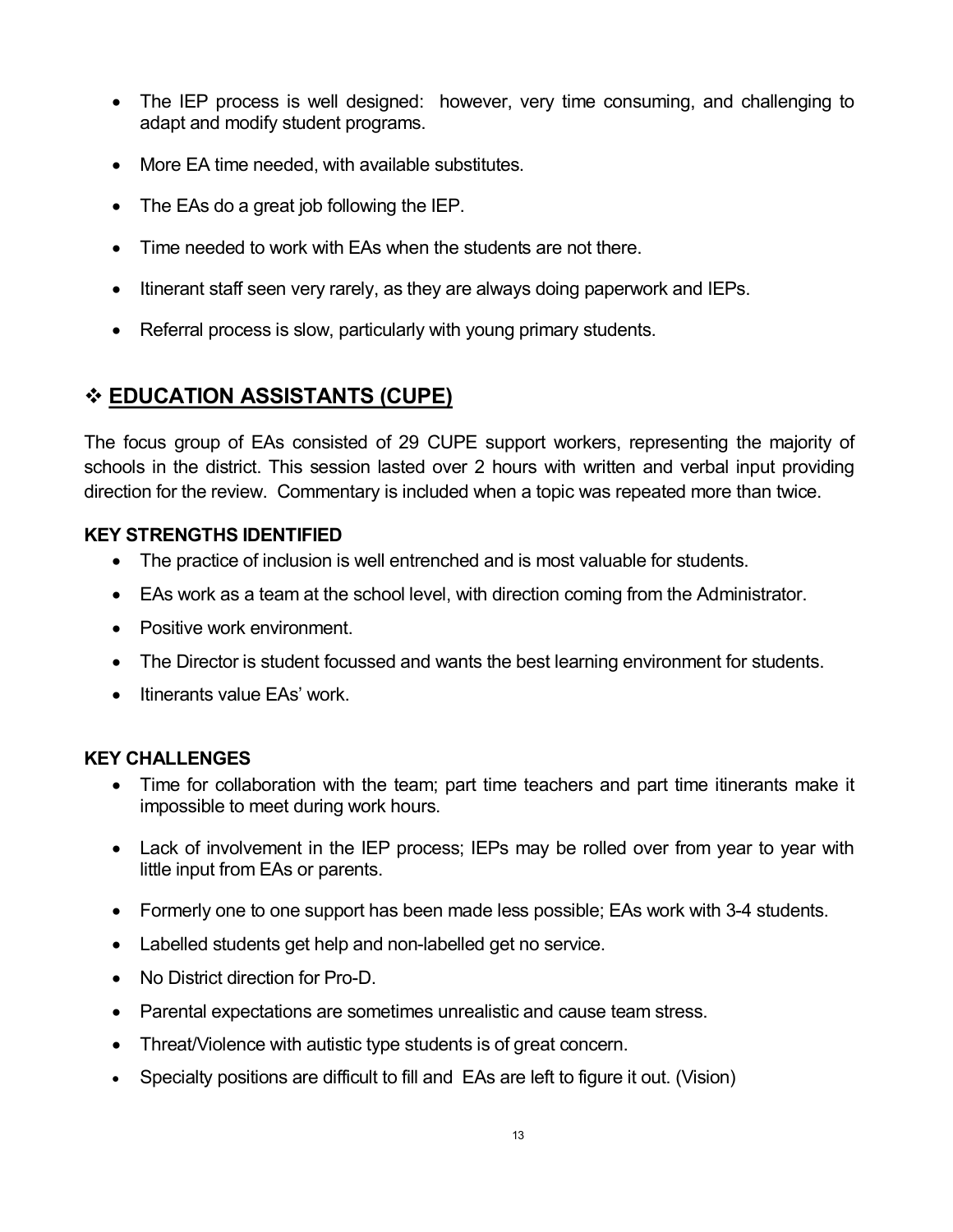#### **IMPROVEMENTS AND ENHANCEMENTS**

A predominate theme during the paraprofessional session was based on more personnel, more resources, more time and more collaboration. (M and M syndrome) This theme has significant financial implications and should be considered when support services' priorities are established.

- · Clear role description and duties of EAs required, to avoid challenging issues.
- · Recognition of the role and function of paraprofessionals.
- · Development of a clear protocol when Threat/Violence reports are made.
- · Inclusion of appropriate paraprofessionals in SBT meetings, and IEP meetings, when a specific student is discussed.
- · Access to current IEPs for program implementation.
- · Access to professional development for EAs, on their own time.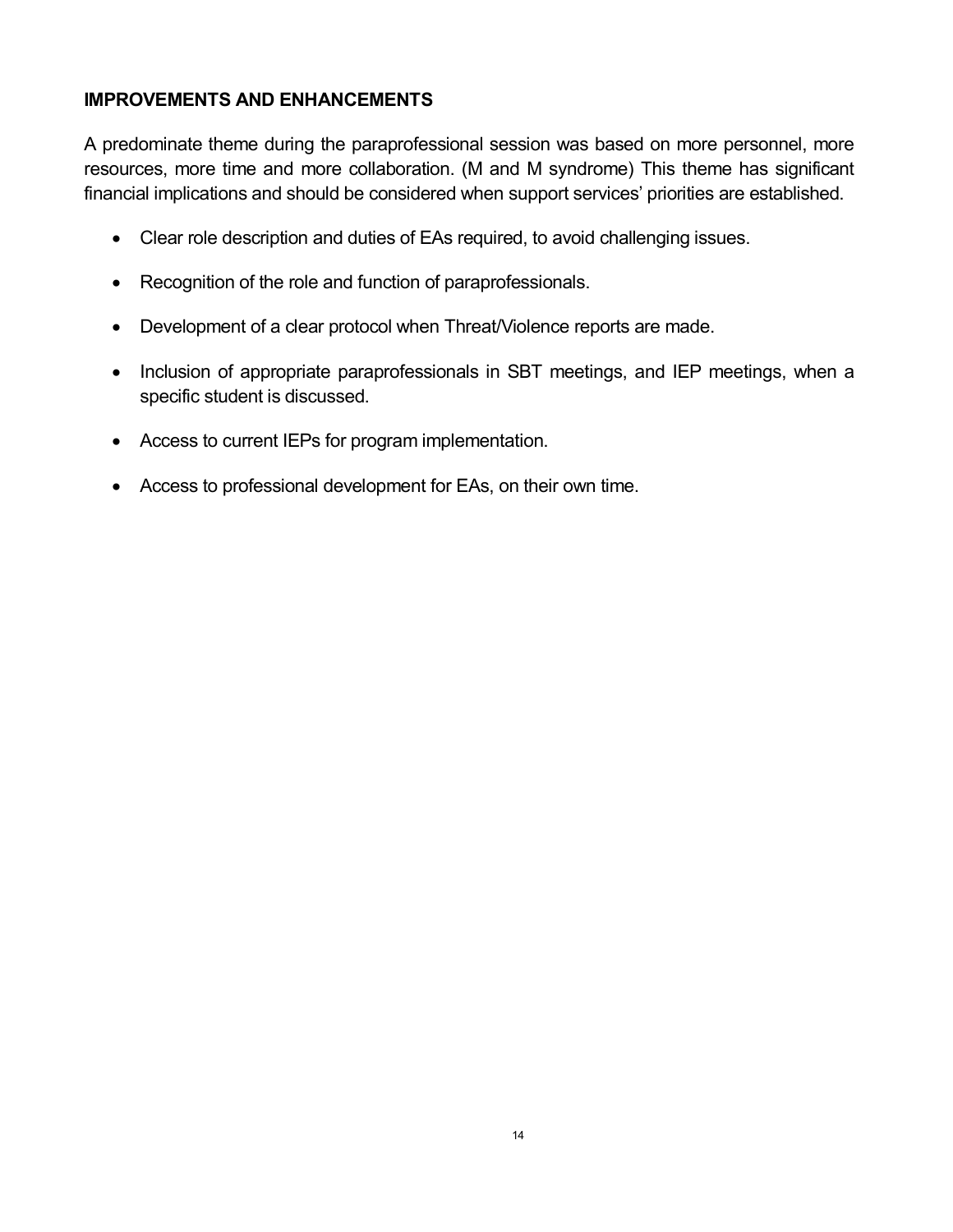# **SURVEY REVIEW**

**A** total of 386 surveys were returned for review. The surveys were designed collaboratively by Darren Ausmus and Dr. Zigler to elicit confidential replies to be used by Dr. Zigler as part of the review process. A general consensus approach, identifying common themes, was used to analyse survey results and develop recommendations.

# Ø **REGULAR SCHOOL TEACHERS (School Based Team)** Respondents 45

#### **General consensus**

- a) The School Based-Team function is of great value, is flexible and leads to appropriate decision making at the school level.
- b) Elementary SBT requests for assessment are timely; however, middle school and secondary requests take much longer.
- c) The direction of the SBT is respected by the Administrator and follow up is timely.
- d) The direction of the SBT becomes the school based plan for all Low Incidence, High Incidence, English as a Second Dialect and Behaviour students.
- e) The use of paraprofessionals at the elementary level is of great value to support classroom instruction.
- f) Teachers rated the role of the SBT, with respect to coordination, assessment, monitoring, IEP review and assisting teachers, within the range of satisfied to very satisfied.

### Ø **LEARNING ASSISTANT TEACHERS** (Respondents 9)

#### **General consensus**

- a) The average experience of LA teachers range from 25 years to 60 days.
- b) At the secondary and middle school level, the average case load ranges from 49 to 76 weekly.
- c) At the elementary level, the caseload ranges from 23 to 33 weekly.
- d) Collaboration with regular classroom teachers (RCT) and EA personnel is limited.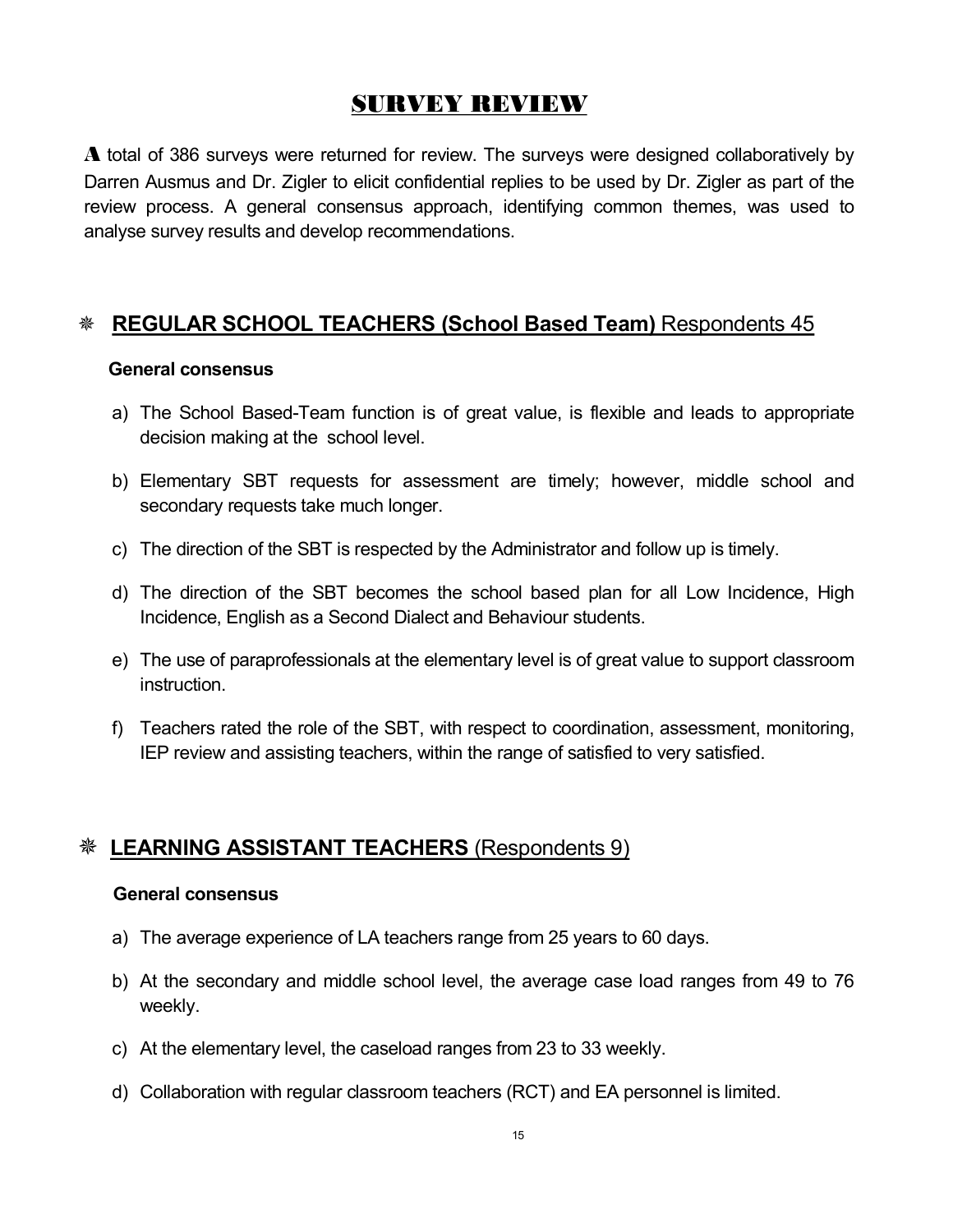- e) IEP development is time consuming and generalized, except for low incidence students.
- f) A significant gap in service, for both high incidence and learning disabled students.
- g) The greatest challenge is low academic behaviour students.
- h) SBT function varies from formal referral to informal discussion.

# **EA PARA-PROFESSIONALS** (Respondents 37)

#### **General Consensus**

- a) Involvement with IEP development ranges from reasonable involvement at the elementary level to little or no involvement at the middle and secondary level.
- b) For those that choose Pro-D, i.e. POPARD, positive regard was identified.
- c) Sufficient planning time and collaboration with RCT and itinerant staff was seen as a major problem.
- d) EA involvement with staff and administration was identified as extensive; whereas, EA involvement varied from being isolated to full inclusion.
- e) Regular class teachers' orientation to the appropriate use of paraprofessionals would create better working relationships.
- f) Prefer to start on the first day of school, to establish the role and begin working with students. Seniority and temporary positions create a great deal of movement until Christmas, which is really destructive to students and relationships with staff.
- g) Job security is important and seniority needs to be respected, but not at the cost of student progress and consistency of EA service.

# **ITINERANT STAFF** (Respondents 11)

#### **General consensus**

- a) School-based itinerants have greater communication and collaboration with school personnel than traveling staff.
- b) School-based special education teachers are more effective than travelling ones.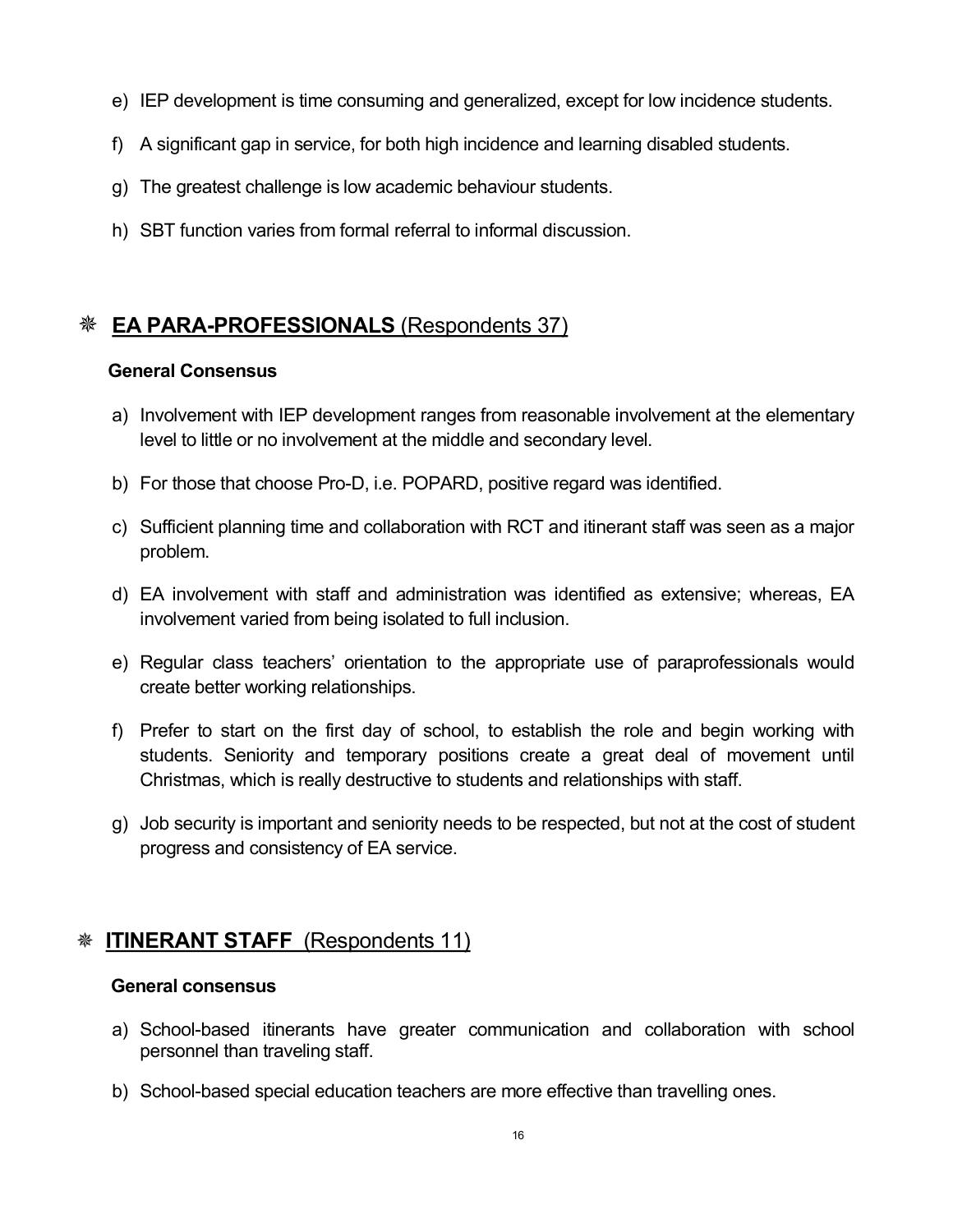- c) Owing to scheduling, itinerants may or may not be directly involved in the SBT process at individual schools.
- d) Balancing direct service and consultation is a significant challenge.
- e) Caseloads have continued to increase and have become more complex over the last 3-5 years.
- f) IEP development can be overwhelming and takes away from direct service to students.
- g) The Director is skilled, approachable and can pull it all together. He demonstrates compassion, flexibility and leadership.
- h) Standards for hiring special education teachers need to be maintained.
- i) Developing a manual, for Learning Assistant Teachers, that sets out expectations and describes the role, would help when under qualified staff members are hired.
- j) Recognition by the system of the time needed to complete the following:
	- $\checkmark$  IEP
	- $\checkmark$  meeting with school based staff, parents and outside agencies
	- $\checkmark$  meeting with other itinerants and EA personnel
- k) Wasting time training EAs who will be bumped in a short time.
- l) Educating staff and administrators on the referral process and the expected outcomes of assessment.
- m) Establishing district goals for implementation of support services, considering referrals, demographics and school based expertise. Various schools operate numerous models with little theoretical understanding of a needs based service delivery model.
- n) Establishing a required protocol for children transitioning from pre-school to K, school to school, and school to the community.
- o) Consideration for an alternative SLP model of service delivery.
- p) Reviewing Secondary and Middle School service delivery options for high incidence and severely learning disabled students.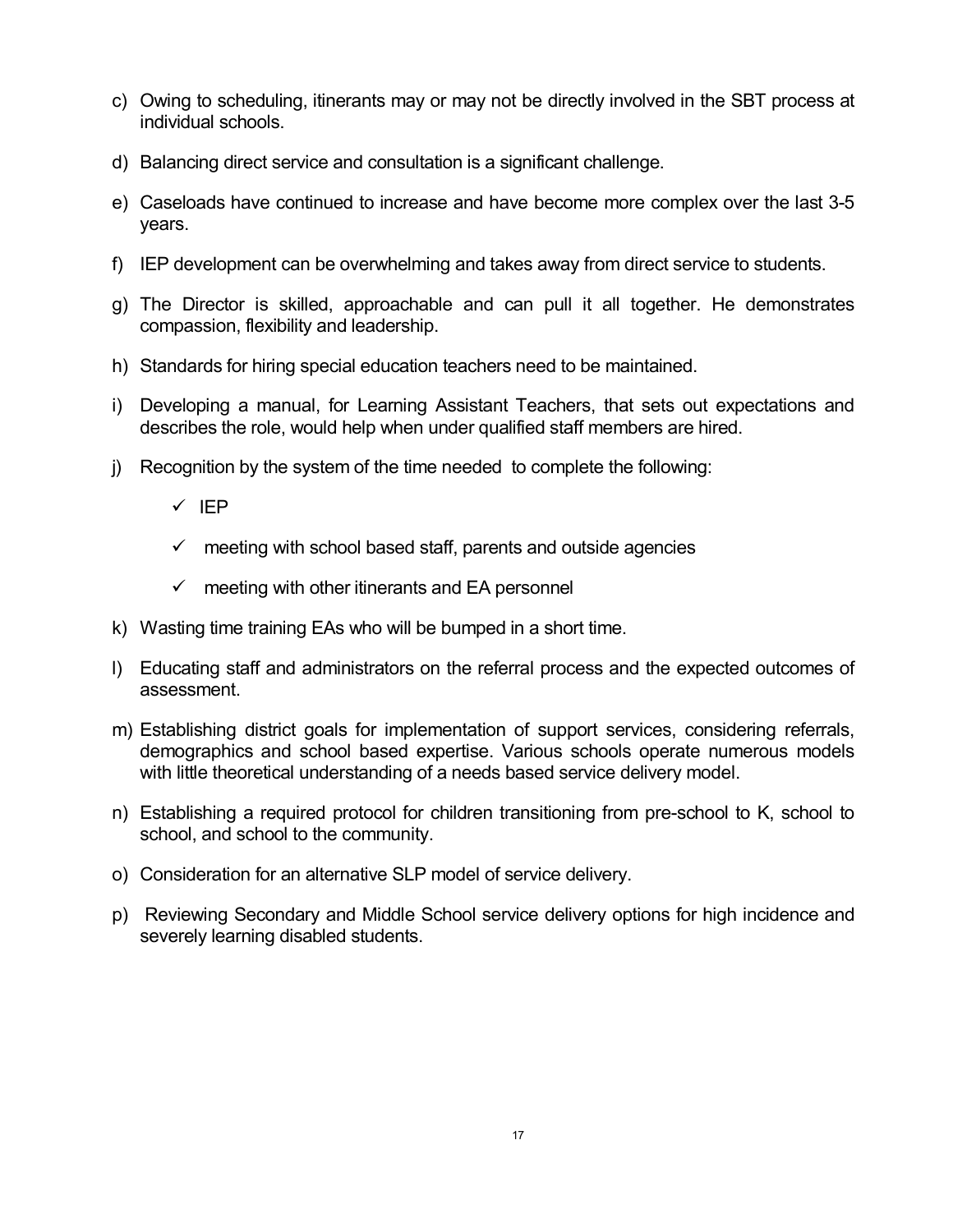# Ø **REGULAR CLASS TEACHERS** (Respondents 94)

#### **General Consensus**

- a) School practices were positively regarded, across the spectrum, leading to an acceptable level of job satisfaction.
- b) Inclusion of students with special needs is viewed as a standard that is working well in some schools.
- c) The use of paraprofessionals in the elementary schools is of great value, and supports not only identified students but the entire school population.
- d) The co-ordination of support services and SBT has a history of successful practice and supports the full range of students with special needs.
- e) Elementary teachers view itinerant staff as overworked and somewhat inaccessible due to high case loads and endless paperwork.
- f) Generally teachers were concerned regarding the qualifications and expertise of school based special education staff.
- g) The greatest concern, at all levels, is support for high incidence, students with learning disabilities and behaviour students who jeopardize the learning environment for others. Behavioural support and behavioural management in-service were identified as key directions.
- h) Understanding the role of regular classroom teachers, in adapting and modifying curriculum for students that learn differently.

# Ø **INSCHOOL SPECIAL EDUCATION STAFF** (Respondents 21)

#### **General Consensus**

- a) Experience in Special Education ranges from 23 years to 1.5 years, with the majority averaging 8-10 years.
- b) The complexity of the job has increased substantially over the past 5 years.
- c) IEP development and testing requirements take valuable time away from direct service to students.
- d) Itinerant staff members are important in developing appropriate programs and services.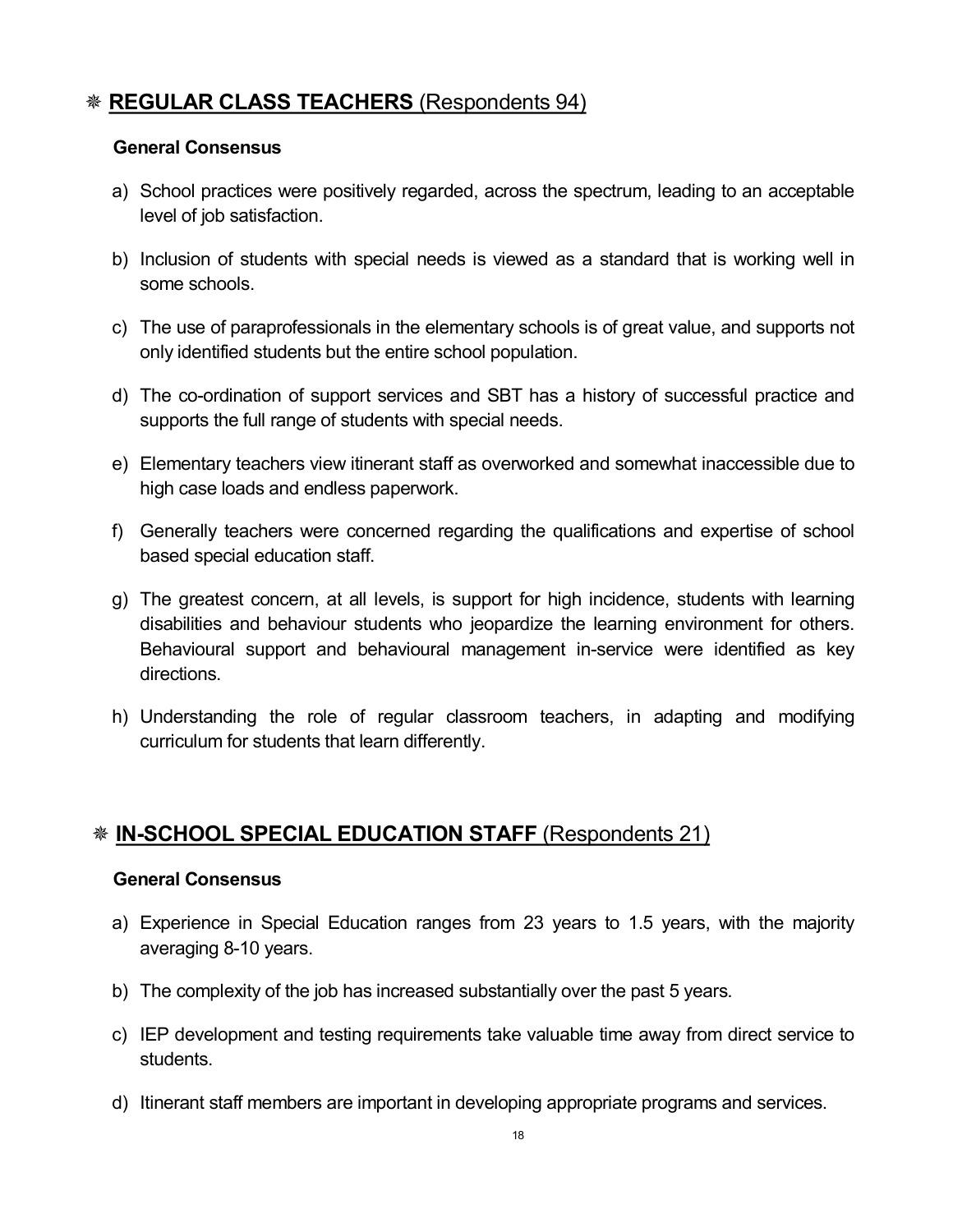- e) Supervision of EA program implementation is limited due to time constraints and lack of in school meeting times.
- f) Fragmentation of services creates issues of continuity; part-time assignments and travel time between schools create service gaps.
- g) Middle School programs vary from school to school. Each middle school provides different services, based on model and philosophy.
- h) Variation of middle school programs leads to inequities of staff and time available for support.
- i) Administrative support from both the Director and the Principals is excellent. They have the student interest as a priority, but do not neglect teacher and EA needs.
- j) IEP development is a crucial part of the job and should be included as a task for homework, or outside of instructional hours. Taking time away from students to do the paperwork is unethical (25 year veteran).
- k) The greatest concern among special education teachers is the increased number, and complexity, of high incidence and behaviour students, at all levels.

# Ø **PARENTS** (Respondents 92)

#### **General Consensus**

- a) Elementary parents are positive in reflection of supports and services for their children.
- b) In the majority of cases, parents expressed positive progress made across the curriculum at the students' level.
- c) At the elementary level, parents are involved in the IEP process and express appreciation for the efforts of school personnel, ensuring consistency and flexibility in addressing individual differences.
- d) Less involvement of parents at the middle and secondary level, where students' IEPs are based upon program options and addressing needs through elective and resource room models.
- e) Parents are highly supportive of support services and view the expertise of school staff and itinerants as effective and appropriate.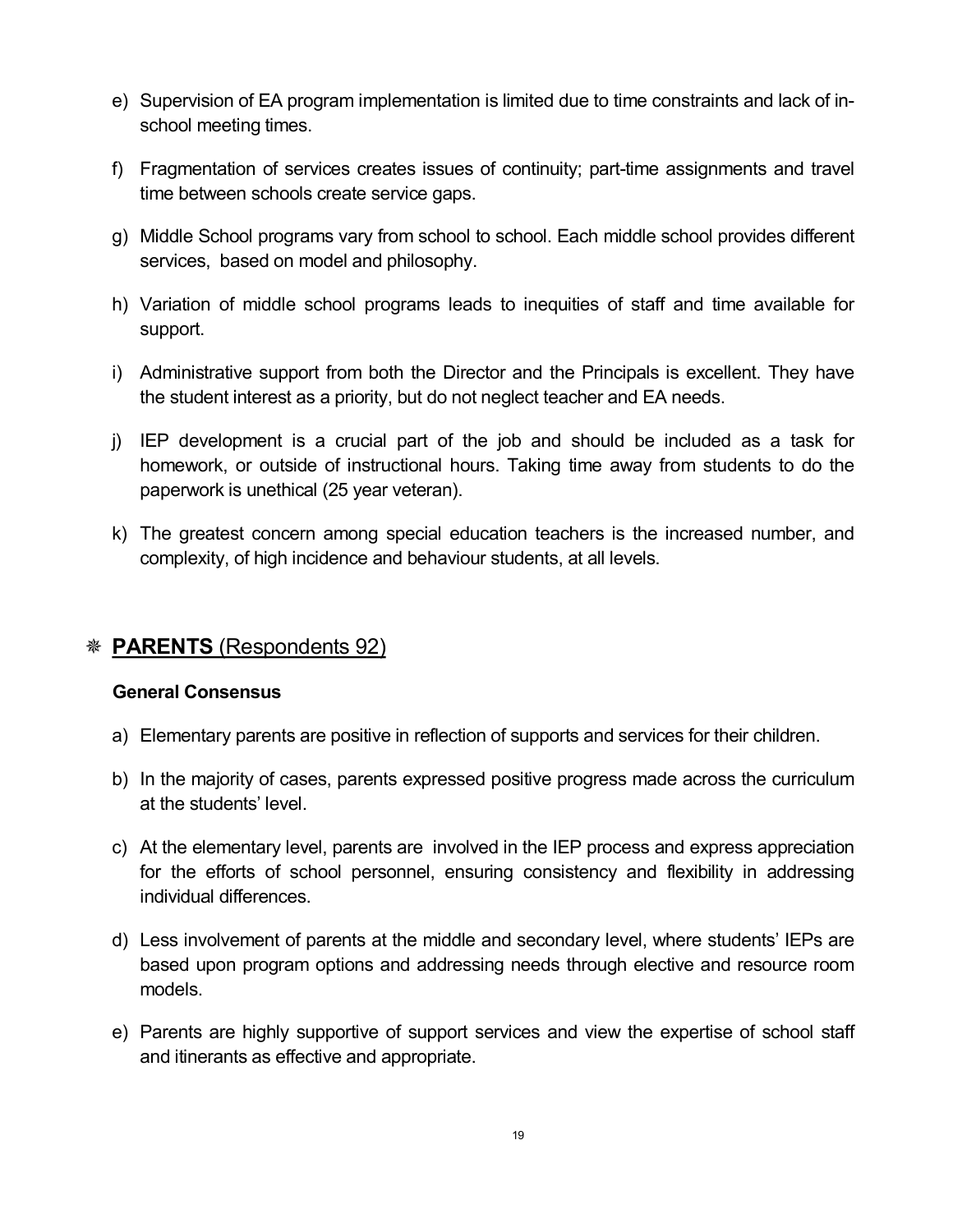- f) In a minority of surveys, parents were fully satisfied with wait times and the implementation of supports in a timely manner.
- g) Home school communication was viewed as a significant strength at the elementary level.
- h) Parents expressed clear satisfaction with the support services provided to their children at the school level, but question the value of itinerant support.

# Ø **PARENTS OF STUDENTS WITH GIFTED ABILITIES** (Respondents 11)

#### **General Consensus**

- a) Parents expressed significant concern that no programming or assessment was available to their children.
- b) In all areas surveyed, parents responded with positive comments regarding the supports and services provided to their children, excepting the IEP.
- c) Parents were not aware of the requirement of an IEP for gifted students and did not know if their children had one or not.
- d) Specific strengths in curriculum, graduate profile, support services and home / school communication were noted.

### Ø **ADMINISTRATION** (Respondents 22)

#### **General Consensus**

Surveys reflected that 30% of school-based administrators had direct experience and qualifications in Special Education.

- a) Administrators identified three aspects of their in-school program that support students with special needs. They were in-school special education personnel, EA support and itinerant staff support.
- b) When looking for staffing in special education, administrators identified training and experience as top priority, with work ethic flexibility and resourcefulness as positive attributes.
- c) Administrators identified the following strengths of the Director of Student Support Services: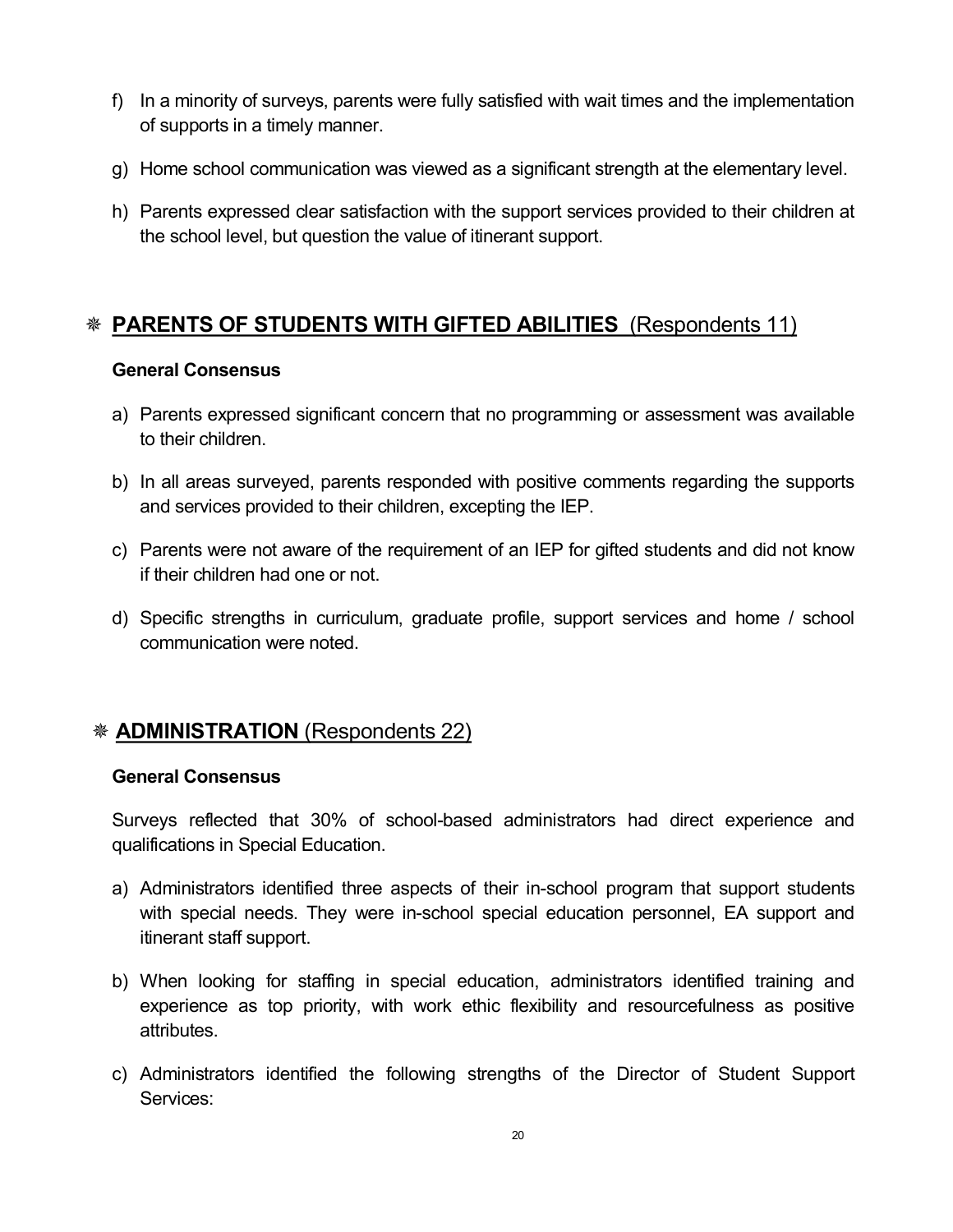- i. Effective manager of budgets,
- ii. supporter of equitable distribution of available staffing.
- iii. effective communicator with school based administrators,
- iv. very knowledgeable, and
- v. always goes over and above to meet student and staff needs.
- d) Significant challenges identified by administrators include: EA bumping in the fall, recruitment and retention of appropriately qualified staff, union contracts and lack of flexibility.
- e) Administrators need to understand the financial management of the school district, so that they can have input into priorities and services.
- f) Special Education Services is viewed, by many, as the best organized and most responsive department in the district.
- g) Many teachers do not know how to deliver modified and adapted programs.
- h) Priority schools need to be identified (demographics, poverty, aboriginal learning needs and FASD) and supported differently.
- i) The IEP process needs to be less time consuming.
- j) A small number of behaviour kids need alternate placement .
- k) Time for EA/Teacher planning.
- I) In-school special education staff vs. Special Education Resource Teacher (SERT) model.
- m) Support for students with learning disabilities (Q), behaviour support, or mental illness (R).

### Ø **STUDENTS**

A total of 76 students responded to the confidential survey. In most cases students were paired in their response. The secondary response constituted 45 replies, middle school 12 replies and 19 replies from elementary students.

A number of significant themes emerged, focussing on social inclusion, human rights and accessibility. Middle school respondents discussed the nature of positive interaction with students with special needs (SSN), social inclusion and the need for becoming more informed about various disabilities. Secondary respondents discussed the degree of social inclusion as positive; however, academic inclusion was seen as a distraction when SSN are not doing the same type of assignments as the rest of the class. Accessibility concerns were universally expressed at the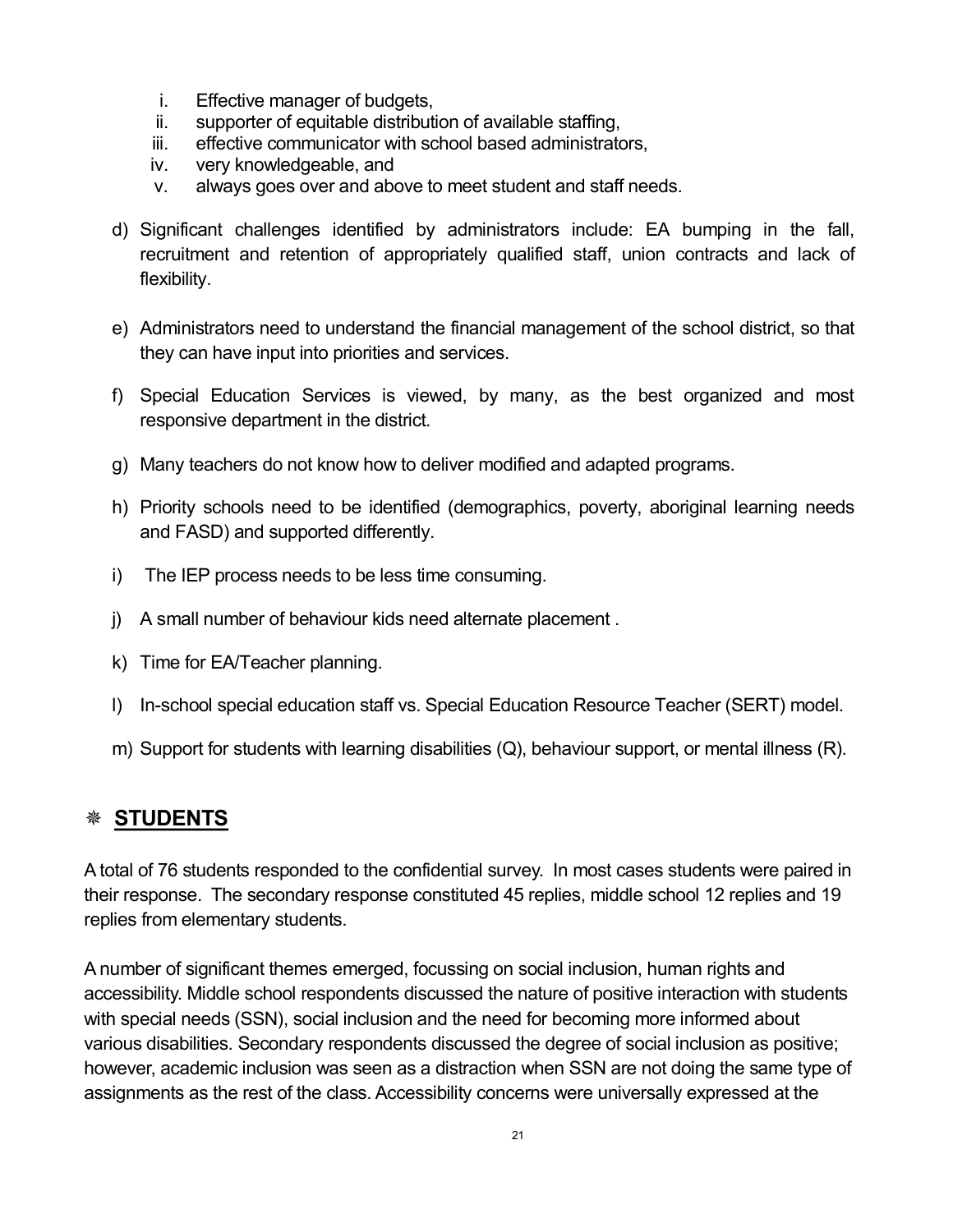secondary level. Elementary respondents were highly encouraging in support for SSN, pointing out the value of having all students included.

The following quotes were drawn from the student surveys reviewed:

(**S**) Secondary (**M**) Middle (**E**) Elementary *"Are school is excesibel for wheelchair kids" (E) They are part of the class, when they fit (E) Everyone should try to understand them (E) They get allot of help (E) They are part of the whole school (M) They do everything we do, with help (M) Everybody is part of our school (M) They are very involved in school activities (M) They are hidden away in special classes (S) They have their own teachers and helpers (S) They are not included...........and need to be (S)* I think that students with special needs are happy in school and get the help they need (S) *They should have their own class (S)*

#### **Commentary**

Student respondents indicated favourable attitudes towards SSN and the overall model of appropriate inclusion. As a social movement, inclusion begins with the general consensus that all students have value and should be educated with non-handicapped peers. Support for inclusion is clearly evident among the student group.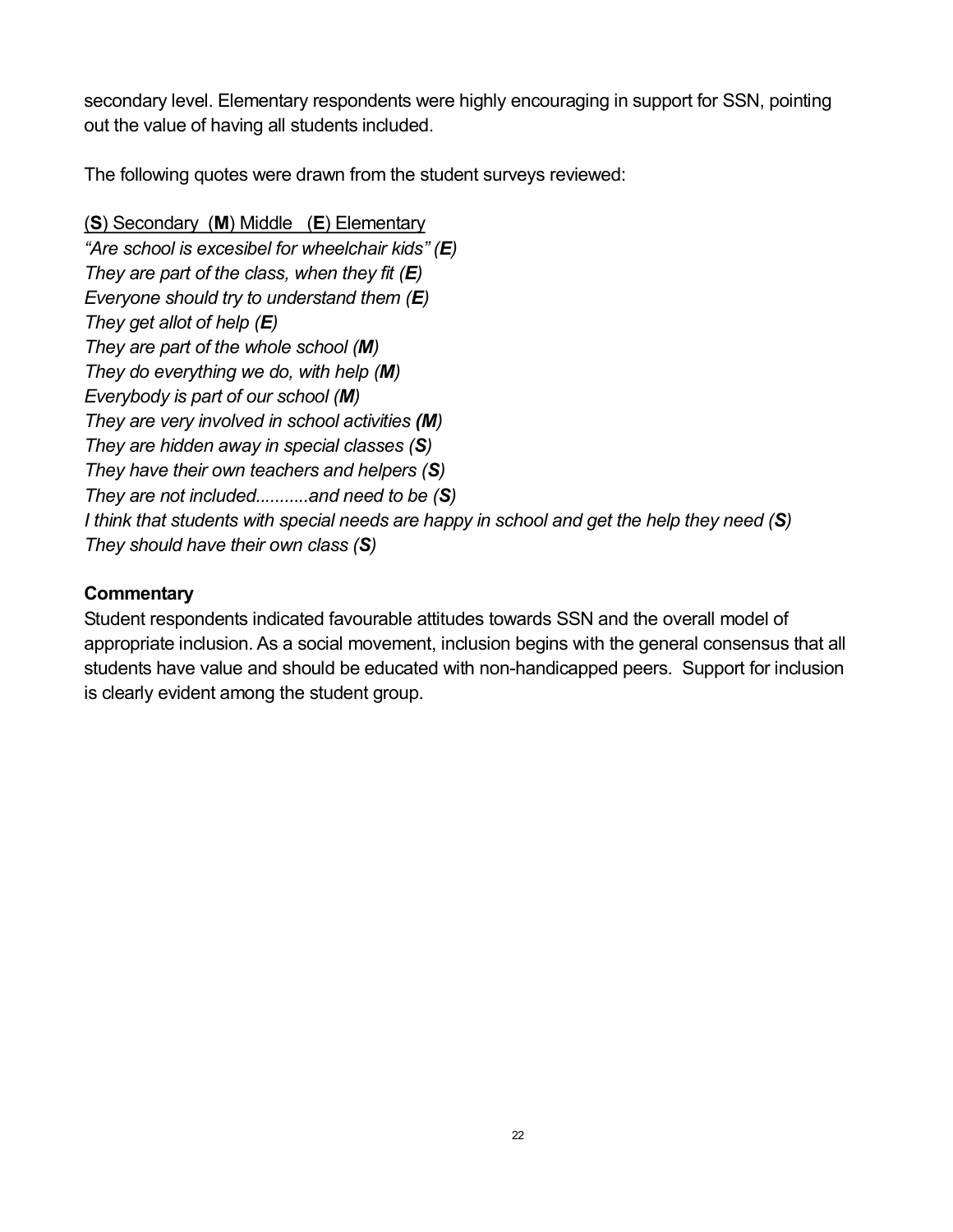# **SUMMARY AND RECOMMENDATIONS FOR THE FUTURE**

**T**he following recommendations are derived from an analysis of information gathered during the review process. An amalgam of input through focus groups, school visits and survey data has formed the definition of best practice within the context of School District 70 (Alberni). Best Practice is defined by the needs of the students, the expertise of the staffing and the expectations of the education community. The purpose of this section is to promote dialogue among those who directly or indirectly provide support to children in SD70, and to serve as a reference point for subsequent planning and decision making.

Overall, parents, professional staff and administration were very positive about their experience with the support services of SD70. It is evident that the overall consensus of opinion points to well qualified, dedicated staff, that are student focussed. The education community engaged in extensive discussion and explorations of the strengths and challenges in providing for diverse needs of students in a dispersed district. The focus of challenges was, for the most part, based on the limitation of resources and the need for collaboration among school staff, parents and administration. The education community clearly values the strengths of the department and the leadership provided by the Director of Student Support Services.

# **OVERVIEW**

This section is comprised of recommendations that are implementable in the support of the full range of students with special needs in SD70. The foundations of these reflections are based on issues of organization, expertise, transparency and equity.

The structure of this section is divided into four stages:

- (1) General Recommendations
- (2) Short term implementation,
- $(3)$  Mid-term implementation  $(1$  to 3 years), and
- (4) Long term recommendations (beyond 3 years)

Within the context of a changing service delivery model, the following will serve as a general template for consolidation of existing successful programs and potential consideration for change.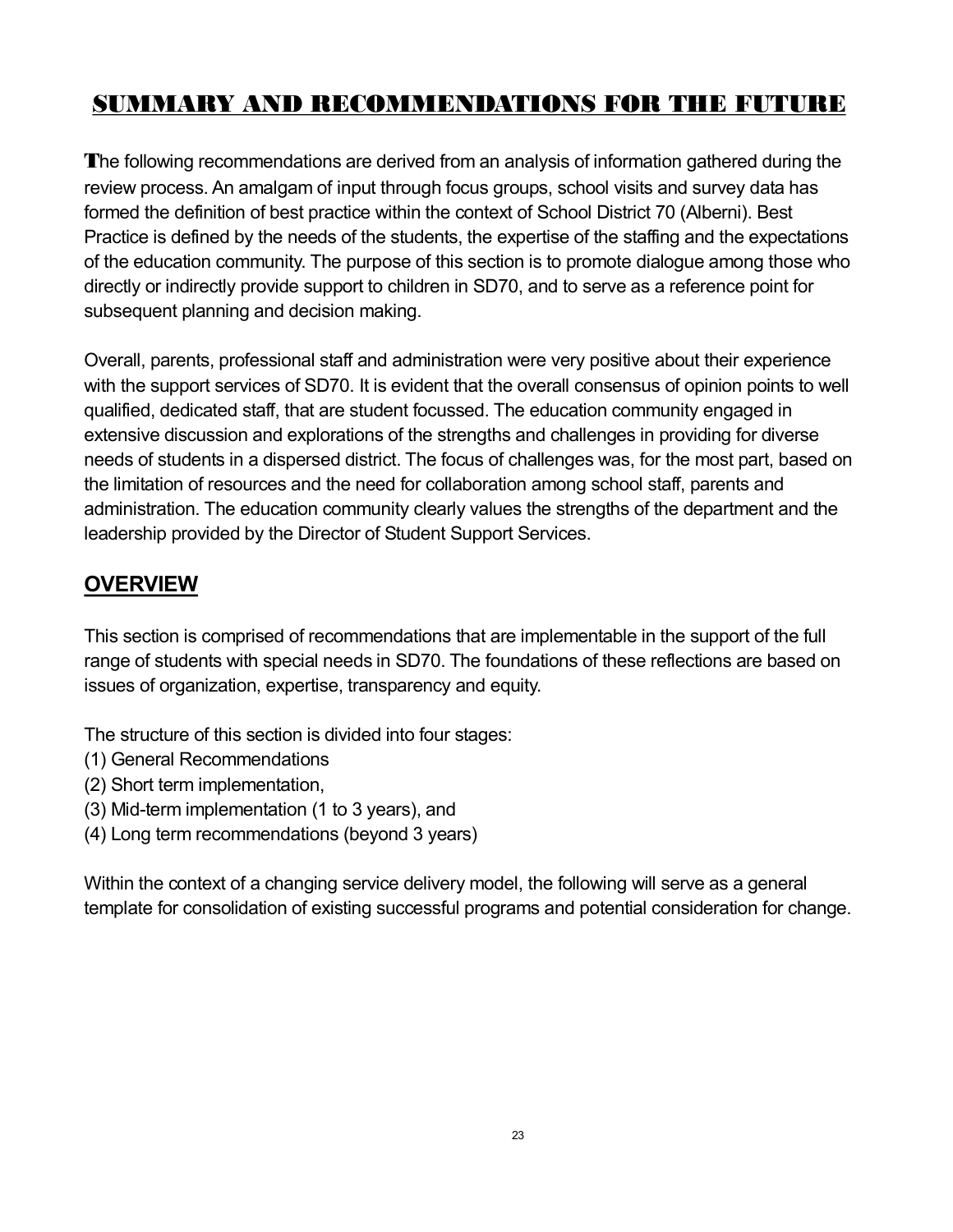# **GENERAL RECOMMENDATIONS**

# **1. ORGANIZATION**: **Middle, Secondary**

Middle schools and secondary schools offer a wide range of supports for students with special needs. As a discussion point with administration, parents and special education staff, significant differences exist in the allocation of program priorities and ensuring equitable program options across school sites. The goal is to utilize professional development days, or other opportunities, to gather administration, special education staff and the Director of Student Support Services to align, understand differences of populations and expertise, and then evaluate long term student outcomes.

This process will establish a baseline of district services at the middle school and secondary school levels. Implementing this recommendation may be a priority for the spring of 2008, prior to staffing and program descriptions being made available for the fall. Input, and my observations of information regarding this issue, appear to be of significant concern to parents, administration and special education personnel.

# **Issues for Review:**

- · Transition of students from middle schools to the secondary school
- · Course and program offerings for diverse student need
- The delivery of learning assistance support at the secondary level
- · Rationale for student movement from secondary to VAST
- Post-graduation review of all students with special needs to determine transition to upgrading, work, or other post-school options. (Survey to be conducted in the fall after graduation.)

# **2. ORGANIZATION: All Schools**

The organization of support services is based on the high degree of expertise both within school programs and the deployment of specialized itinerant staff.

It would appear, due to staffing constraints, that the majority of schools have challenges with the part-time nature of special education staff and those who are responsible for school based special education positions. The internal monitoring of successful practices and services may be compromised, when special education staff shuttle between schools on a part time basis. This is highlighted when in-school special education staff has multiple schools and part time assignments in each school. A review of part time assignments, and discussion with School Based Team (SBT) members, would yield a consolidated model that provides consistency and loyalty to individual schools.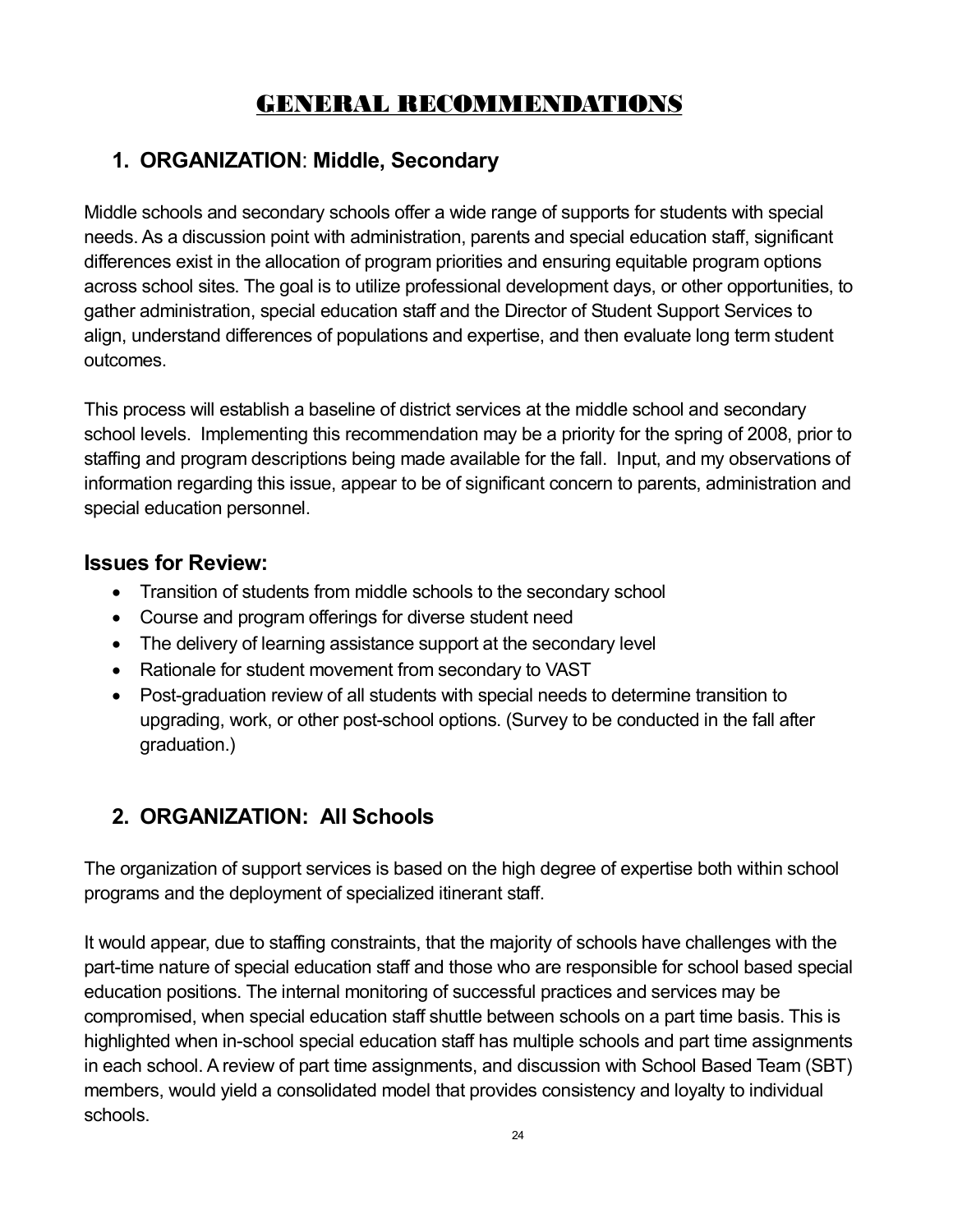The challenge comes from small enrollment schools, where needs and numbers do not warrant more full time assignments. This situation is also evident as teachers attempt to top up their assignments to full time, adding partial special education or ESD assignments.

The development of a school based Special Education Teacher model (Learning Resource Teacher /LRT, responsible for the SBT, IEP development, direct group instruction, B Level Assessment, supervision of EA roles, and direct involvement with the spectrum of all category and LA type needs) should be explored. With long term inclusion of students comes the need for long term inclusion of staff.

#### **ISSUES FOR REVIEW:**

- · Part time assignments, contractual obligations and Union implications.
- · Consolidation of special education school based services.
- · Supervision and role of the EA; differential skills review.
- · Long term consideration for utilization of an LRT model that is school based and includes all special education expectations.

# **3. ORGANIZATION: General /IEP Issues**

The IEP forms a substantial part of the accountability for services and outcomes for students with special needs. Over the last nine years, the demands on staff to design appropriate IEP formats, including ministry requirements, goals and objectives, strategies, evaluation and full parental partnerships, have caused the drawing of service time away from direct service to children. Increasing paperwork and meetings have delayed the implementation of planned IEP goals for direct services to children. This unfortunate turn of events has caused many special education teachers to transfer to the regular classroom, with a severe loss of expertise resulting.

SD70 has a comprehensive IEP system that is labour intensive, cumbersome, and requires significant time for the development of IEP documentation. The design of each IEP may take many hours and the follow-up meetings with the IEP team many more. The adoption of a webbased IEP system, that reduces the time to create comprehensive ongoing IEP documents, should be considered with haste. *IEP Central,* designed in BC, with BC standards and a comprehensive data base of user-friendly information, is being used by 8 districts in the province, with overwhelming positive regard.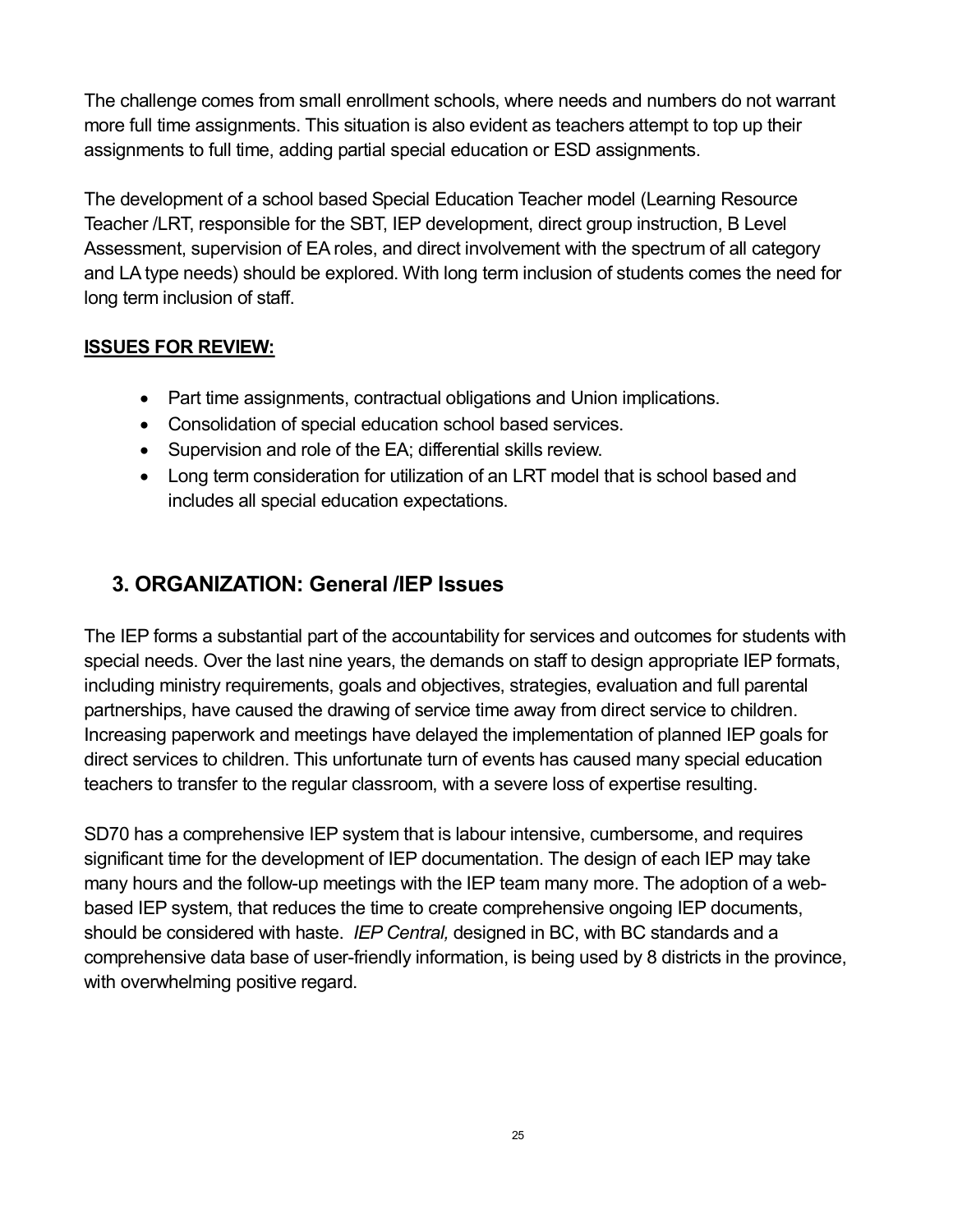#### **ISSUES FOR REVIEW:**

- · Cost of IEP web based systems
- · Review of districts currently using IEP Central for feedback to SD70
- · Time commitment for implementation
- · IEP requirements for audit compliance

# **EXPERTISE:** General

- $\checkmark$  Clearly the expertise of special education staff is appropriate. The application of special education services and the scope and sequence of the school experience for students is one that can be viewed as challenging, but working.
- $\checkmark$  Itinerant staff are viewed as competent, yet overwhelmed with significant caseload issues.
- $\checkmark$  The Director of Student Support Services is universally viewed as a visible leader, with expertise and credibility in all aspects of service delivery. He is viewed as visible, transparent, and serves as a model to his staff and the administration team.
- $\checkmark$  Itinerant staff and in-school special education staff are focussed on the needs of students.
- $\checkmark$  The EAs bring hands-on expertise to support both inclusion and striving for independence of all students.
- $\checkmark$  As is typically the case, the need for MORE was a recurring theme of all focus groups, school visits and survey analysis. Within financial realities, the expansion of services is optimistic; however, the organizational recommendations would serve to consolidation of existing services under the leadership of appropriately qualified staff on a school to school basis.
- $\checkmark$  A review of Administration surveys identified a substantial expertise in Student Support Services, both on an experiential and coursework basis. Approximately 40% of administrators have direct experience or qualification in Special Education.

#### **ISSUES FOR REVIEW:**

**a)** Reduction of direct SLP services to the middle school and secondary schools with an emphasis on elementary intervention. Concentrating direct SLP service to the elementary school would eliminate unrealistic caseloads and enhance student outcome. SLP support at the middle and secondary levels can be maintained on a consultative basis only.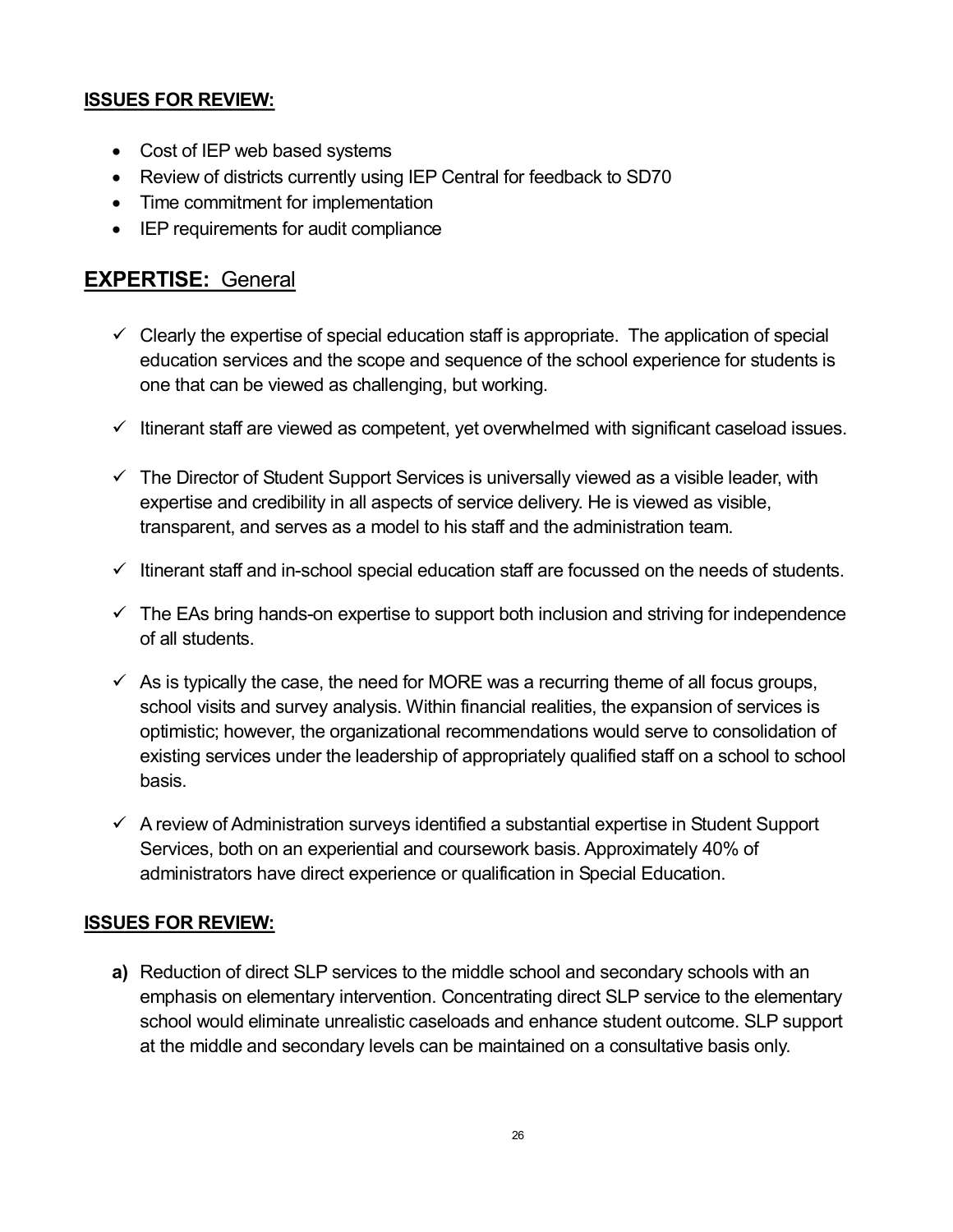- **b)** Caseload review of all itinerant staff regarding compliance to Provincial Guidelines. Regular reviews will ensure compliance.
- **c)** Minimum levels of qualification for in-school special education staff.
- **d)** Succession planning: Malaspina Special Education Post Grad Diploma.
- **e)** In-service for all administration on Special Education Services Delivery priorities, including the Superintendent, Asst. Superintendent and Secretary-Treasurer.
- **f)** Monthly articles in the local newspaper highlighting Special Education Services and student success.
- **g)** Caseload review of the District School Psychologists, reviewing priorities and the need for potential expansion of such services.

# **TRANSPARENCY AND EQUITY:** General

Confidence in any system is based on full disclosure of available resources and the review of a rationale for determining priorities. In situations where financial resources and priorities are not viewed as transparent, suspicion and loss of relationship may occur. At the same time, discussions of inequitable allocation of support arise when input for determining priorities appears to be inadequate.

It is recommended that the Special Education Department develops a Budget Allocation Committee that reviews revenues, the existing determination of resource allocation and the demographic needs of schools within the district. This would support transparency, ease concerns regarding equity and enable access to the making of school based decisions.

The challenge will always exist that there are never sufficient resources to provide for the full support of all children, according to existing budget allocations for students with special needs. It is the responsibility of the Director of Student Support Services to ensure that differential needs across school communities are addressed and at the same time, an understanding of priorities and limitations is made apparent to all in the education community. With declining enrollment and increasing recognition of needs, budgetary transparency will assist in dispelling rumour and myth in resource allocation.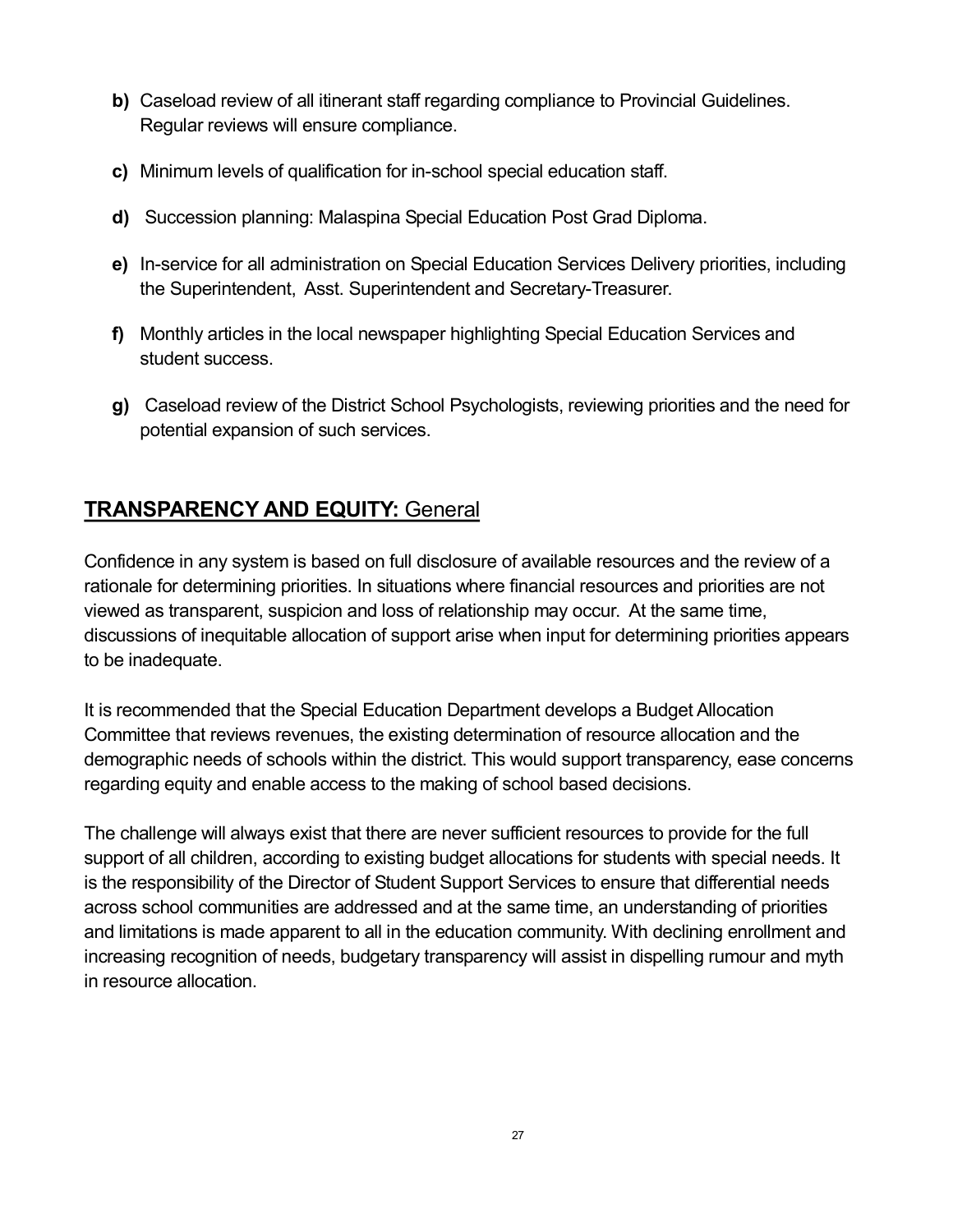#### **ISSUES FOR REVIEW:**

- · Who represents the education community?
- · When financial allocations are made to the District, (Level 1,2 and 3), the Budget Allocation Committee assists the Director in reviewing revenues, and the allocation of resources to support the needs of schools.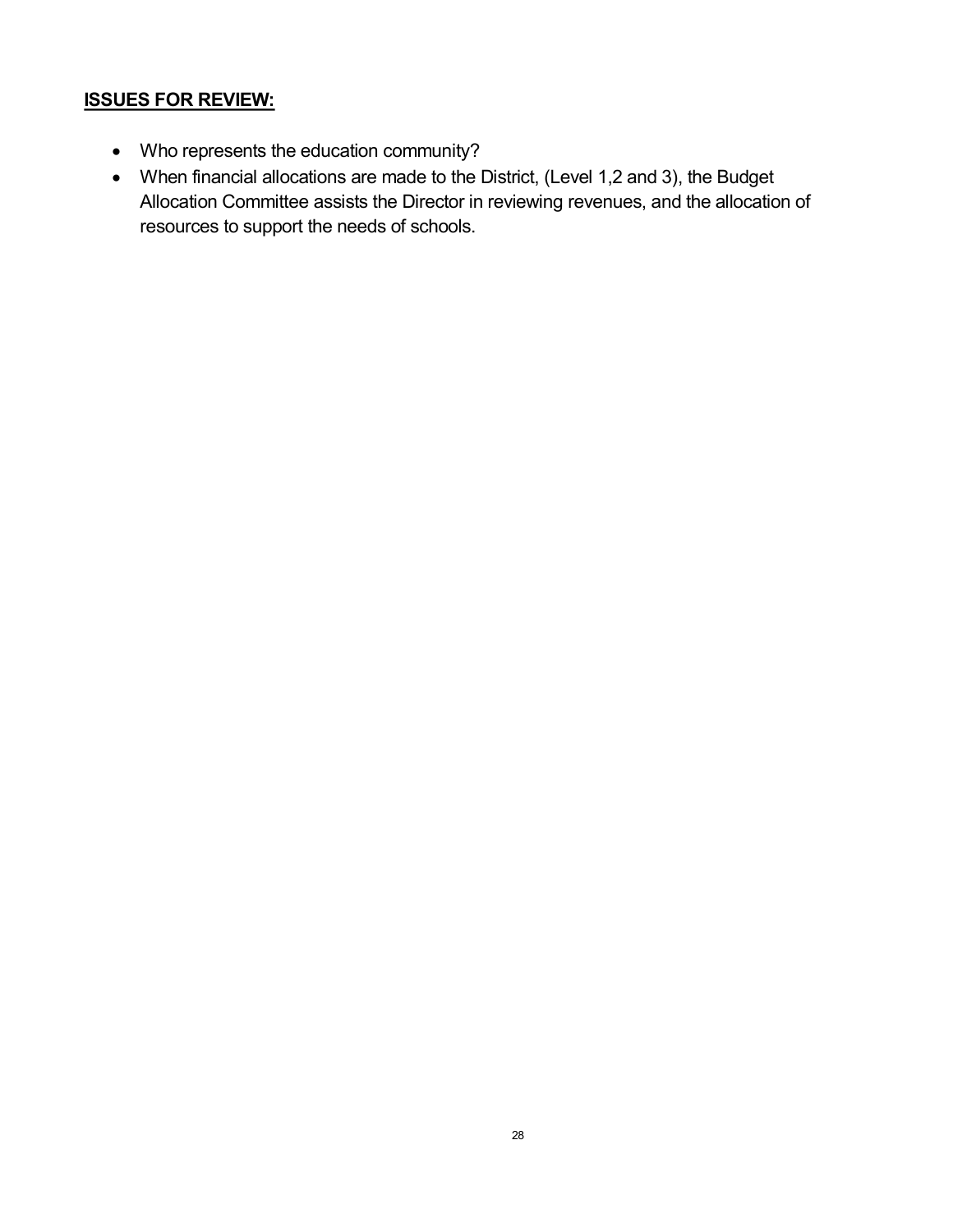# **SPECIFIC RECOMMENDATIONS (SHORT TERM)**

# **RECOMMENDATION #1:**

**That time be made available, within the work week of EAs, to allow consultation with classroom teachers.** 

#### **Rationale:**

The enhancement of the value of the EA role is determined by the working relationship and understanding of expectations. Regular classroom teachers need to work in concert with designated EAs to achieve consistency and direction.

# **RECOMMENDATION #2:**

**That the inschool special education model be reconsidered: amalgamation of the role of Learning Resource Teacher (LRT) to include IEP development (all categories); EA directions; High Incidence direct instructional support; SBT Chair; assessment referral; and ESD.** 

#### **Rationale:**

School based special education takes into consideration the allocation of school based personnel resources, matches strengths to needs, and establishes the baseline of support programs. The itinerant Special Education Resource Teacher (SERT) model is not viewed as adequate in addressing such issues. Converting SERT allocations to a school based LRT model will create a more timely determination of program goals and would rely on the expertise of in-school special education to manage the support system. The LRT would provide supervision of EA personnel and guide regular classroom teachers in the implementation of adapted/modified programming for students in the classroom environment.

Current in-school special education is viewed as fragmented, (English as a Second Dialect, First Nations, Learning Assistance, IEPs, assessment referrals, EA roles, Inclusion, SBT role) and, thus, consolidation under a school based qualified special education professional would enhance service delivery.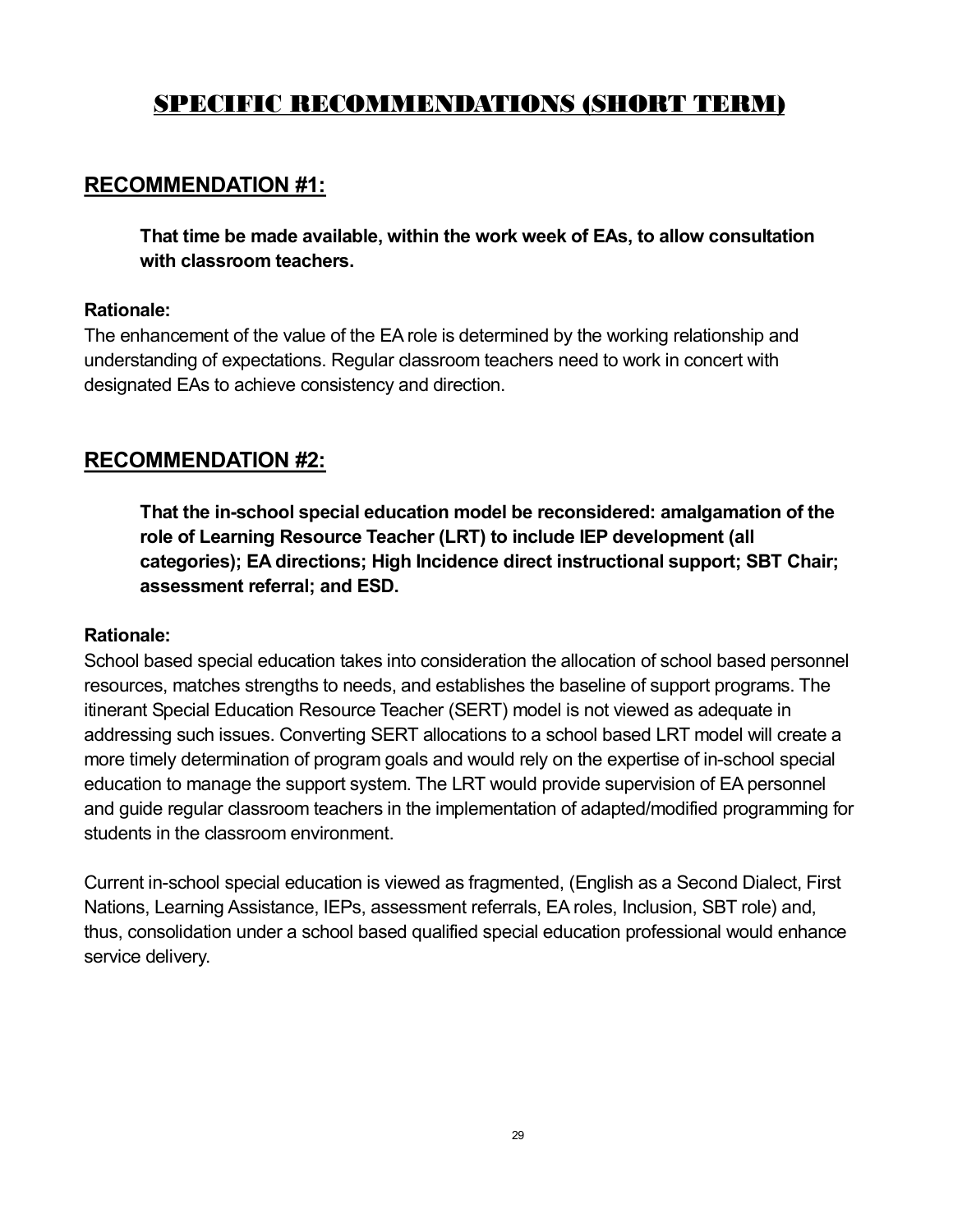**Implement a hiring protocol where the Director of Student Support Services assists in the development of all teacher postings within the Special Education department, to ensure minimum levels of expertise. The Director of Student Support Services then assists the school based administrator in short listing and interviewing potential candidates, for maintaining an appropriate level of service at the school level. In cases where special education assignments are determined by seniority, caution must be exercised to encourage new hires with appropriate qualifications and experience. In cases where qualified applicants are not available, appointment letters must specify the expectation of further training.** 

#### **Rationale:**

Ensuring appropriately qualified staffing is a significant role of the Student Support Services Department. In this way, student need is addressed by those who have the training and experience to provide such services. The quality control function of the District rests between school administration and the Student Support Services Department. This collaborative effort ensures that services become all-inclusive and compliance to Special Education Guidelines is in place.

### **RECOMMENDATION #4:**

**There is one significant issue identified, by analysis of input, that impacts on consistency of support for students with special needs in SD70. In all cases the focus is on EA support and the impact of EA movement in the fall of each year. A comprehensive discussion with CUPE, negotiating a means to reduce EA movement would ensure staff consistency throughout the school year, and respect employee rights to job security and seniority. Most school districts have such an agreement in place, leading to greater relationship building and reduced stress for the students**.

#### **Rationale:**

This issue was identified by focus groups, surveys and school visits, as impacting on the consistency of service by EA positions in the district. In some cases, replacement of temporary positions can span into November. Time taken for holidays during the instructional year are at the discretion of the employer and should be reviewed in light of consistency of student support. A review of existing memorandums of understanding from other districts would assist in negotiating a workable solution to annual fall EA movement.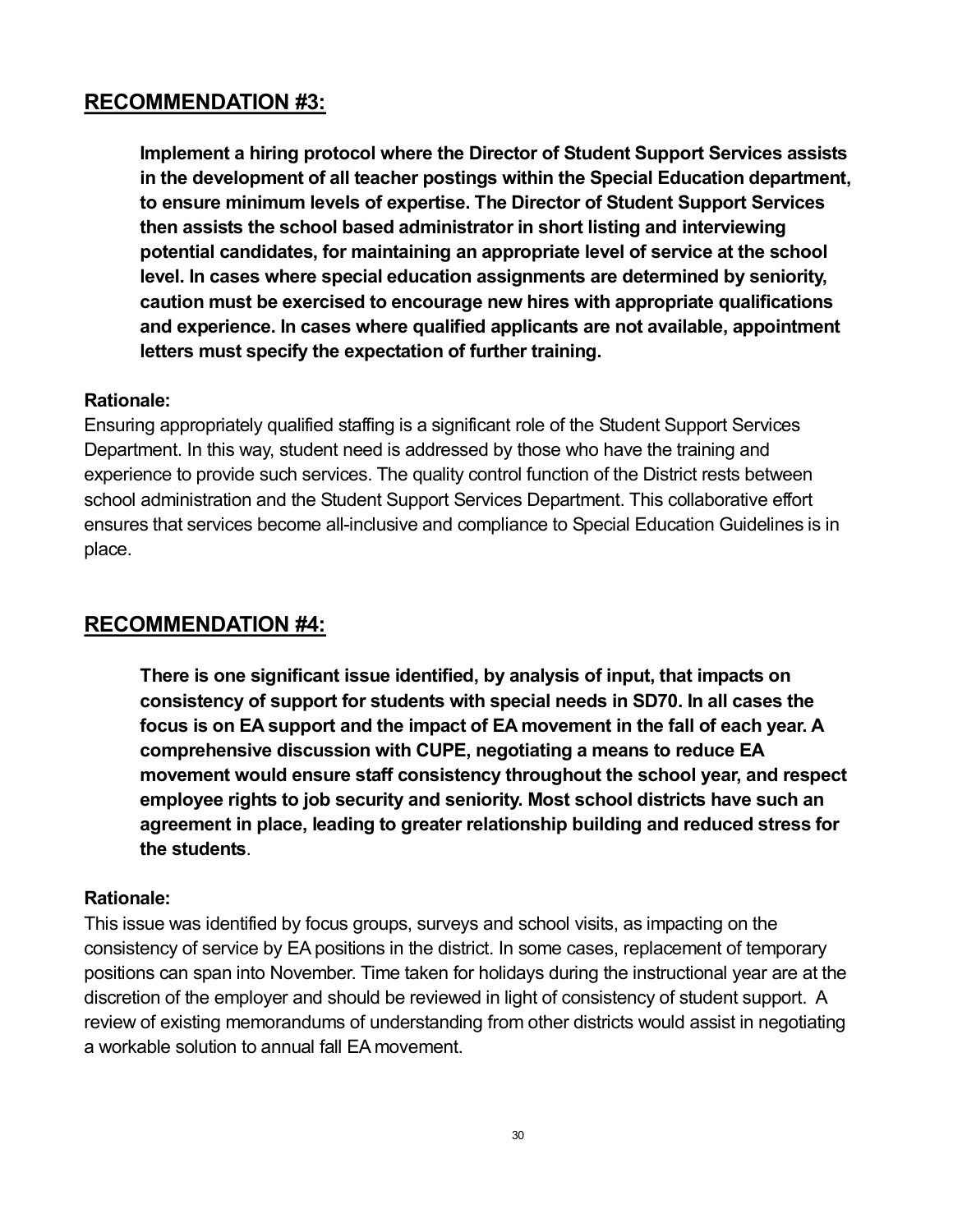**The development of a comprehensive support system isdependent upon the acquired skills and knowledge of all team members. This approach is designed to ensure that each team member has the sufficient skill and background to play each vital role. It is recommended that regular class teachers be provided opportunities to acquaint themselves with an understanding of each low incidence student who will be included in his/her class. Ideally, this inservice would be provided by visitation to the prior year's classroom and contact with the itinerant staff and special education teacher(s) involved.** 

#### **Rationale:**

Successful in-class inclusion of low incidence students revolves around the understanding of student need and the appropriate deployment of EA support. The sequence of the day, the skills for social inclusion and the role of the EA will enhance all inclusive classrooms.

# **RECOMMENDATION #6**

**The recruitment and retention of appropriately qualified special education teachers and itinerant staff, in specialty areas, will require a great deal of energy and pre planning. The Special Education Department will only flourish when this crucial objective is fulfilled. There are four sources of professional staff recruitment and one strategy to retain the folks you have. The four sources are:**

- ÿ **New Graduates**
- ÿ **Providing practicum placements for 5 th year special education teachers**
- ÿ **Continued course offerings with Universities to continue Post Grad programs in Special Education locally**
- ÿ **Pilfering from other districts**

**With declining enrollment, comes the annual layoff of low seniority staff. With the retirement of well seasoned special education teachers comes the hiring of less experienced teachers. It is recommended that the district discuss the rationale of exempting qualified special education teachers and other specialty itinerant staff to ensure continuity of supports over the long term. This understanding will enhance the recruitment and retention of special education staff.** 

#### **Rationale:**

From school visits and focus group sessions, it was determined that 4050% of special education personnel will retire in the next 5 years. Further, qualified and experienced special education personnel will move to districts that take into consideration specialty qualifications during annual lay-off times.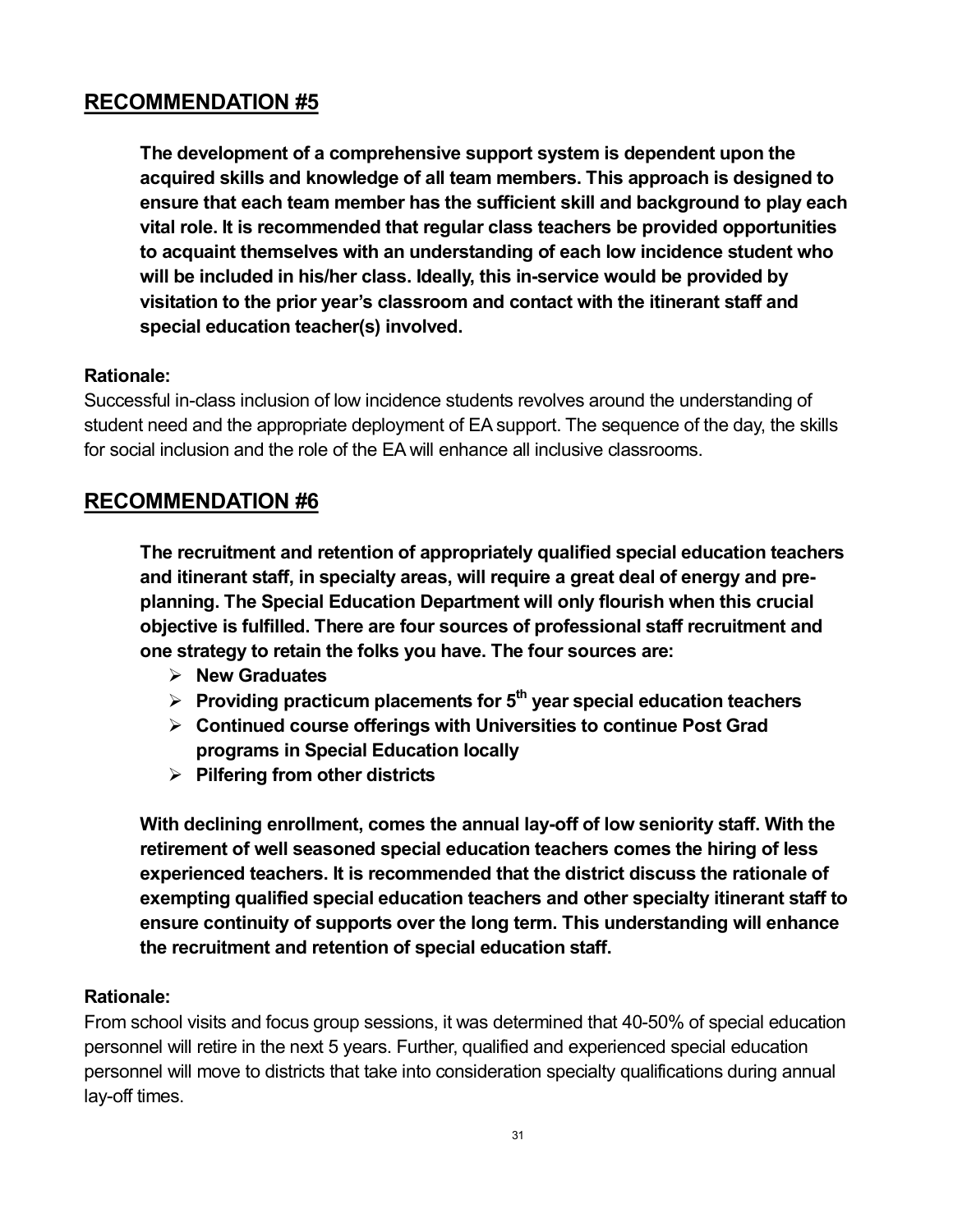**School catchment areas represent significant differences in socioeconomic status, transiency, and specific learning needs. It is recommended that the Director of Student Services convene a meeting of Administrators, Special Education staff, Ministry of Children and Family Development, and social worker representation from Nuuchahnulth, in order to identify service gaps, student need and existing interagency support.** 

#### **Rationale:**

Enrolment is not the only factor that determines appropriate support levels by school. Thus, collaboration to establish an understanding of demographics and student need would provide clarity in support allocations.

# **RECOMMENDATION #8**

**As determined by the input of focus groups, the need for clear transitional planning from preschool to K, elementary to middle, and middle to secondary, would ensure transferability of IEP programs and documentation required to support newly established programs in the receiving school.** 

#### **Rationale:**

Concerns were expressed that both review of IEPs and student documentation is delayed when students transition from school to school. Part of the concern is the September pressure for the 1701, and often special education programming is not established in the receiving school until well into the fall. This concern has impact on parental involvement, EA allocation, and presents challenges for regular class teachers in supporting appropriate inclusion.

# **RECOMMENDATION #9**

**Both the breadth of Student Support Services, and the complexity of Ministry expectations regarding compliance, speak to the need for Administrators and the Director of Student Support Services to meet regularly.** 

#### **Rationale:**

Administrators have expressed a desire to have regular meetings with the Director of Student Support Services regarding issues of service delivery, funding, categorization of students and school-based support issues. By meeting regularly, (minimum 3 times per year), the expressed concerns and understanding of diverse learners would be shared and more appropriately understood.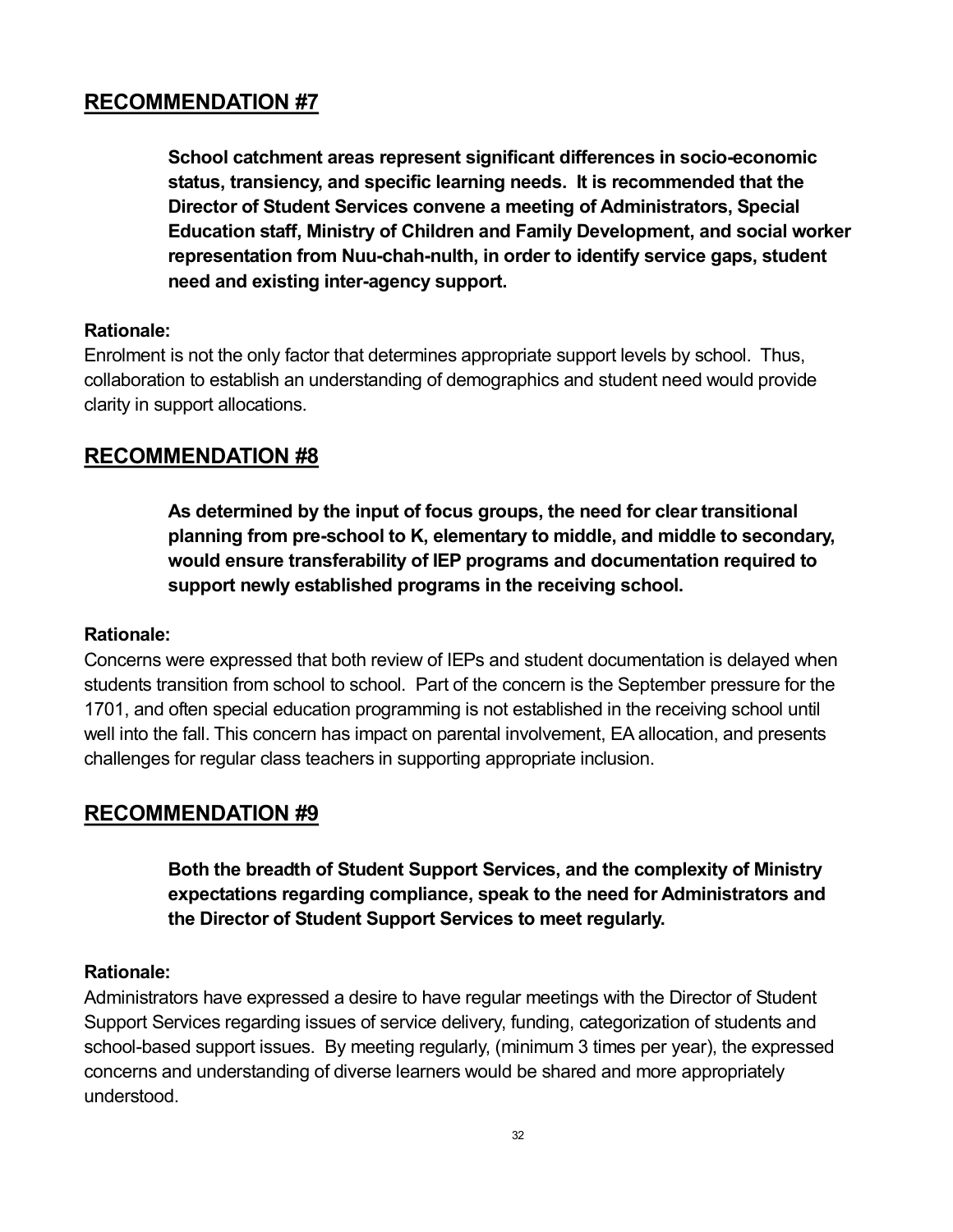# **SPECIFIC RECOMMENDATIONS (Mid Term)**

### **RECOMMENDATION #1**

**In a district that represents two distinct geographical areas, the need to consider a service delivery model for the West Coast is imperative. It is recommended that the Director of Student Support Services establishes a concentrated service model where itinerant staff member visit West Coast schools on a rotational basis; i.e. for one month in the fall and one month in the spring. In this way, itinerant staff can work with inschool special education personnel to establish IEP expectations, speech aid services, and direct assessment for referred students.** 

#### **Rationale:**

The West Coast is part of SD70 and, thus, the challenge to provide equitable service in more rural and remote areas is recognised. The Director needs to establish a base line of itinerant service to ensure that the special needs students enrolled in West Coast schools are adequately addressed.

# **RECOMMENDATION #2**

**It is recommended that the Director continue to pursue the implementation of a web-based IEP** system.

#### **Rationale:**

Clearly, significant concerns were expressed regarding the time needed to establish comprehensive and compliant IEPs in SD70. The implementation of a BC based IEP system that allows for transferability between schools, and access to relevant goals, objectives, strategies and evaluation, would address this challenging barrier.

### **RECOMMENDATION #3**

**In the evolution of developing a Learning Resource Teacher model, the need for handbooks, at all levels, defining roles, responsibilities and protocols, becomes evident. Consequently, existing Special Education personnel would collaborate in the establishment of this new service delivery model. In addition, personnel hired in future special education service would have a clearly articulated handbook to follow.**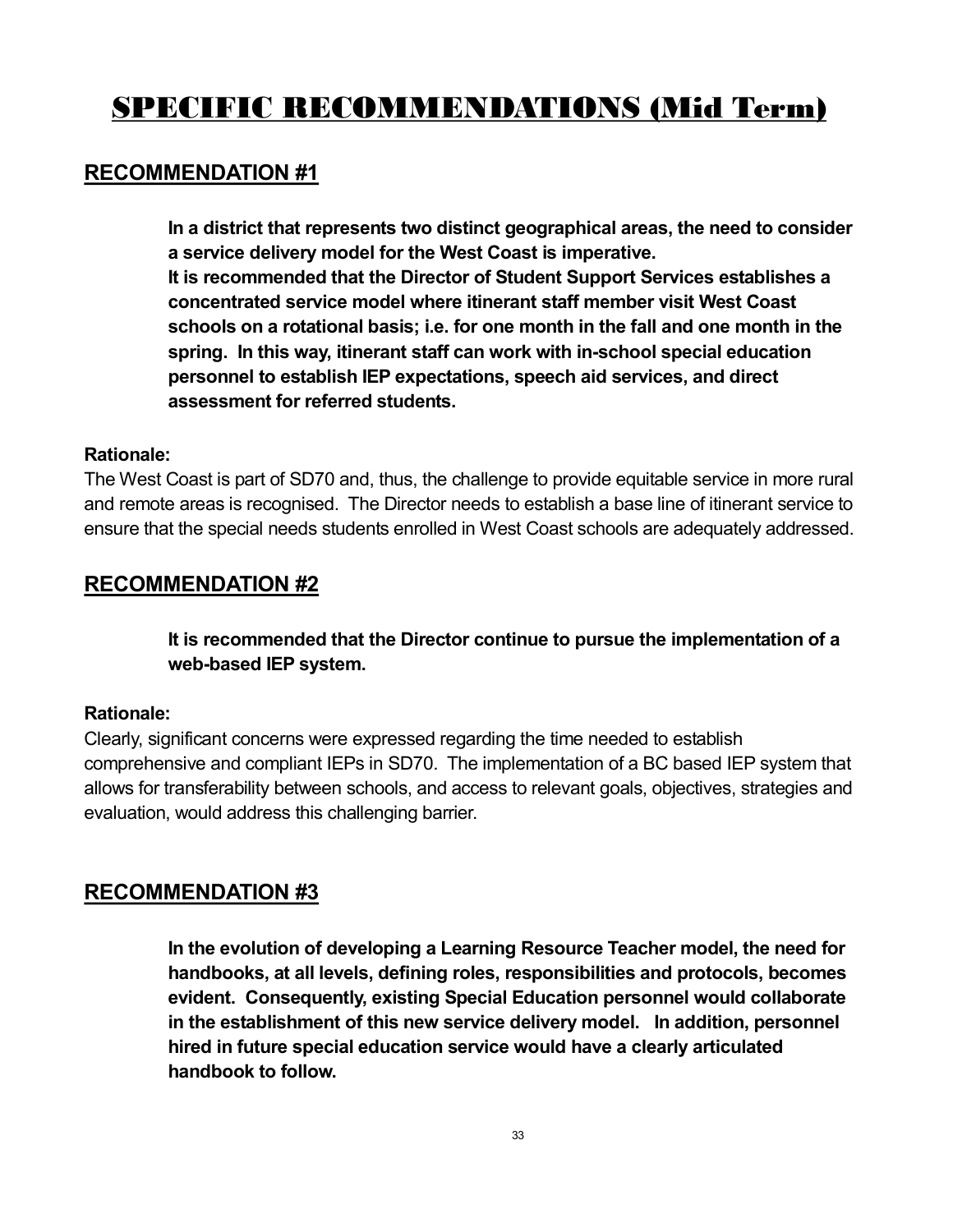#### **Rationale:**

The establishment of LRT positions requires consistency and application in order to fully address the diverse needs of students with special needs.

# **RECOMMENDATION #4**

**Significant concern and confusion surround the role and mandate of Education Psychology Services throughout SD70. It is recommended that the educational psychologists provide written guidelines to administrators and others in the educational community, defining priorities and protocol for assessment. Directed inservice should be provided annually, on a professional development day, highlighting the roles and responsibilities of educational psychologists within the context of SD70.** 

#### **Rationale:**

During focus groups, and the analysis of surveys returned, significant confusion and lack of understanding of Education Psychology Services became evident. As a key component of student programming, adjudication and categorization of students with special needs, educational psychology practice requires clarification for parents, administrators and special education personnel.

# **RECOMMENDATION #5**

**As a priority to support the inclusion of students with special needs in appropriate school settings, the need for both a theoretical and practical understanding of modified and adapted programs is required. It is recommended that the Student Support Services department establishes a high priority for inservicing regular class teachers in this methodology.** 

#### **Rationale:**

Regular classroom teachers need to be included as a support for diverse learners within their classes. Considering that the regular classroom teacher is responsible for supervision and evaluation of students with special needs, targeted skills in adaptations and modifications would enhance the student experience and support appropriate inclusion at all levels.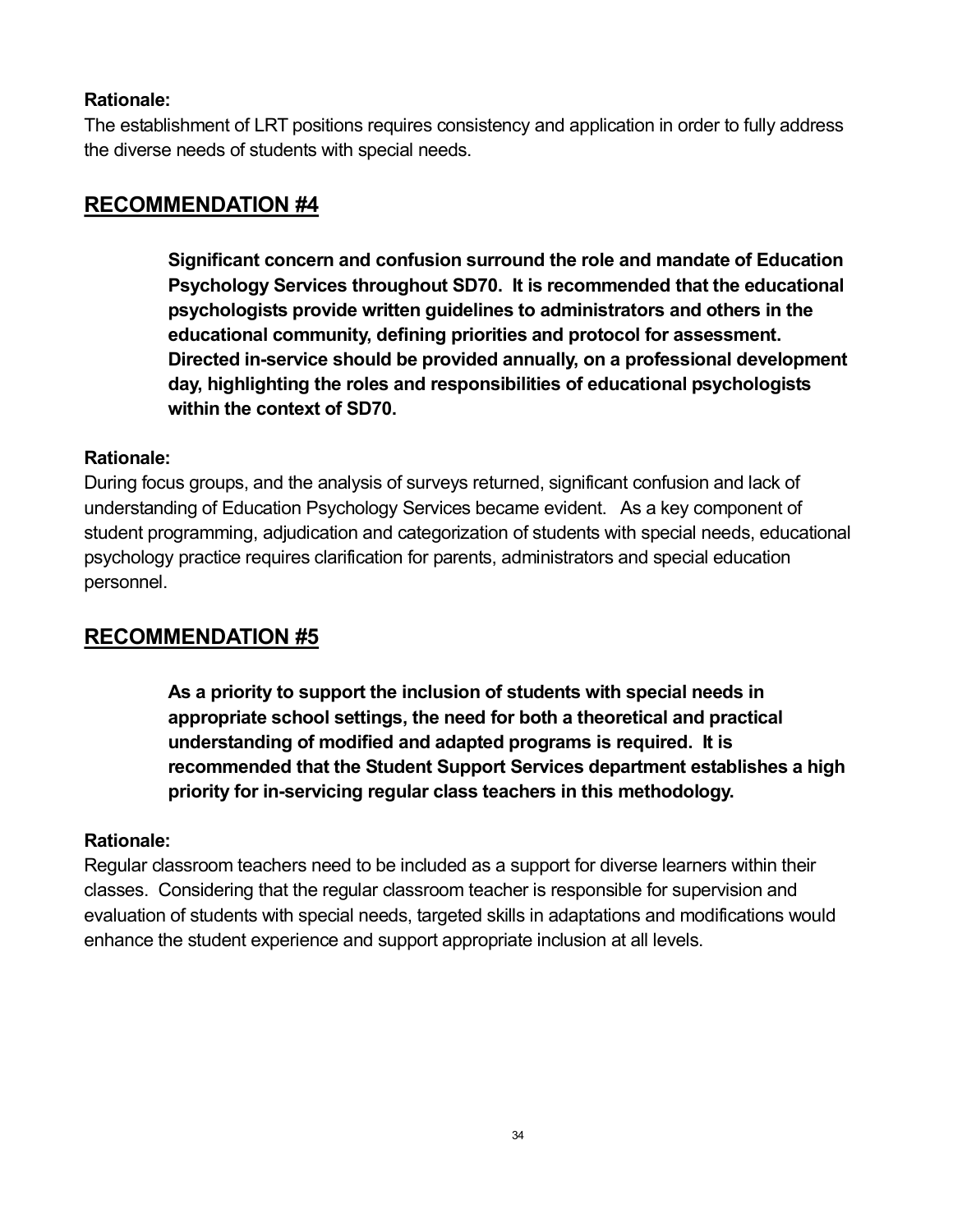**Specific concerns were expressed regarding the incidents of threat/violence against employees in SD70. A clear communications and resolution protocol is required to define threat/violence and provide support to employees that experience such situations.** 

#### **Rationale:**

The development of this protocol would ensure that programming of students who exhibit impulsive violence, or demonstrate threatening behaviour, would be recognised and appropriately established. Safety of employees is a significant responsibility of the Board of Education, and needs to be addressed in consultation with representatives of the EA employee group.

# **RECOMMENDATION #7**

**As a significant proportion of student enrollment, students with special needs should be included in the district's Student Achievement Plan. It is recommended that the Student Support Services department utilizes Ministry data ("How Are We Doing?") and locally derived information, as an integral part of this district document.** 

#### **Rationale:**

Progress in student achievement towards both IEP goals and enhancement of independence are priorities for the Student Support Services department. Ensuring that achievement data reflects District priorities and that all students are included in the Student Achievement Plan should be desired outcomes for SD70.

### **RECOMMENDATION #8**

**The school based team (SBT) should function as a central consultative body that determines school needs, referral process, and collaborative problem solving. There are many different models operating in SD70 from informal conversations to formally documented meetings. It is recommended that Student Support Services establishes a district wide SBT model, with district financial support, to recognise the validity of the SBT function.** 

#### **Rationale:**

The members of a functional SBT fully comprehend the priorities of student needs, and the desire to access specialty services for challenged students. Since practice throughout the district varies, establishing a consistent SBT model would ensure equal voice, regardless of the size and composition of the school.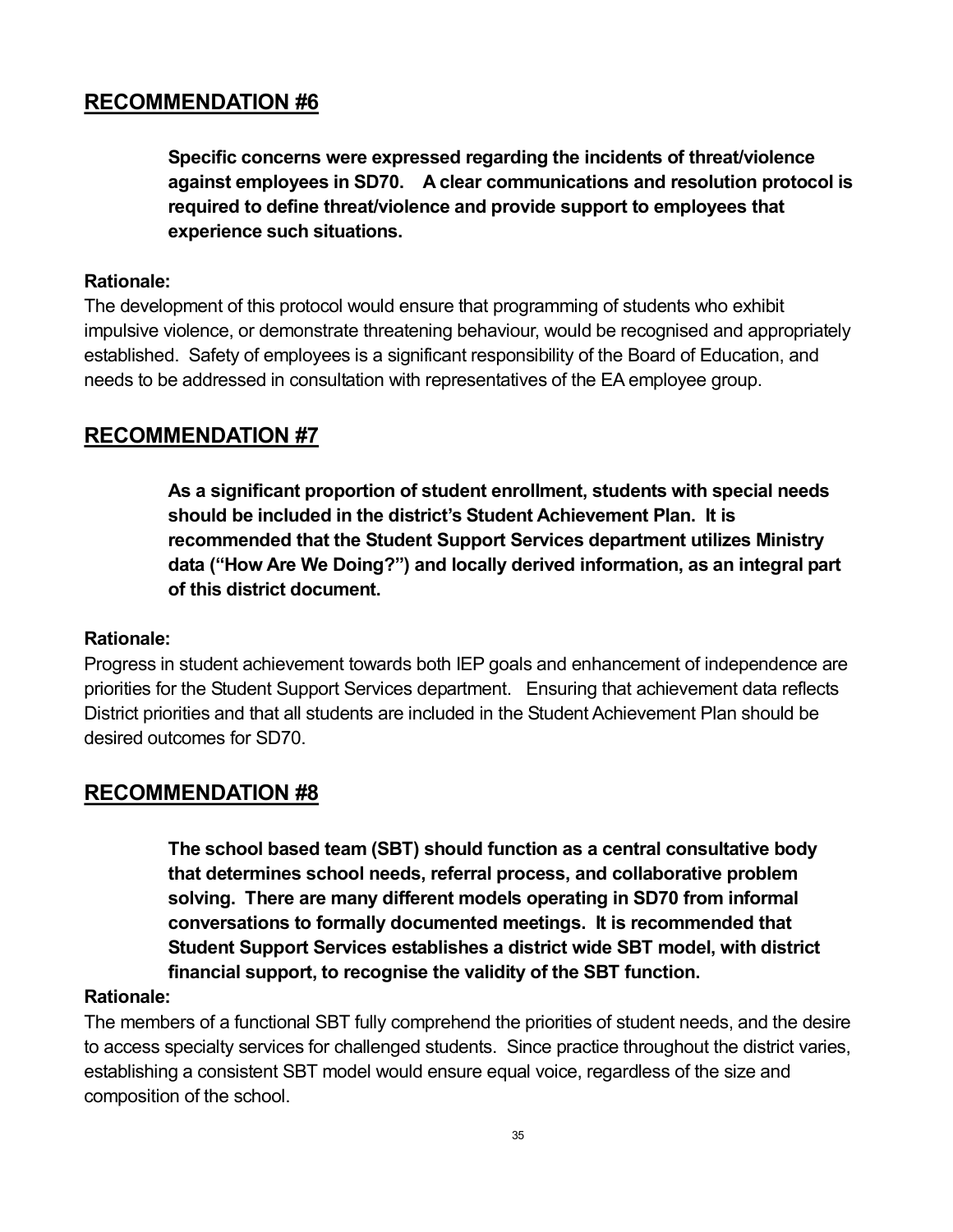**Cultural diversity is a hallmark of SD70. In recognition of this diversity, and the need for enhanced support for student achievement, it is recommended that the Student Support Services Department develops a strong working relationship with** the Nuu-chah-nulth Education Workers and the Tribal Council.

#### **Rationale:**

A minority of schools in SD70 have up to 50% of their enrollment being students of aboriginal ancestry. The number of undiagnosed students with special needs is significant , and, therefore, representatives of the aboriginal educational community and Student Support Services working together, would assist in educational assessment that would enhance the educational experience for many who are struggling.

# **RECOMMENDATION #10**

**A small, yet significant, number of elementary students require services that are currently not available in SD70. Specifically, children with severe behaviour disorders or emotional disturbance require a treatmentbased educational program in an alternate setting. It is recommended that exploration of early intervention models be initiated.** 

#### **Rationale:**

School visits and discussion with elementary administrators identified this challenging group of students who jeopardise the safety of themselves and others and the mental health of the classroom teachers. The development of an Early Intervention treatment program would provide for the social and emotional needs of this group.

### **RECOMMENDATION #11**

**It is recommended that the Director meet with parents of designated students in the Gifted category (P), for the purposes of discussing program assessment and future directions for this group of student with special needs.** 

#### **Rationale:**

Through surveying and the parent focus group, concerns were expressed regarding specific programming and development of appropriate IEPs for students with gifted abilities.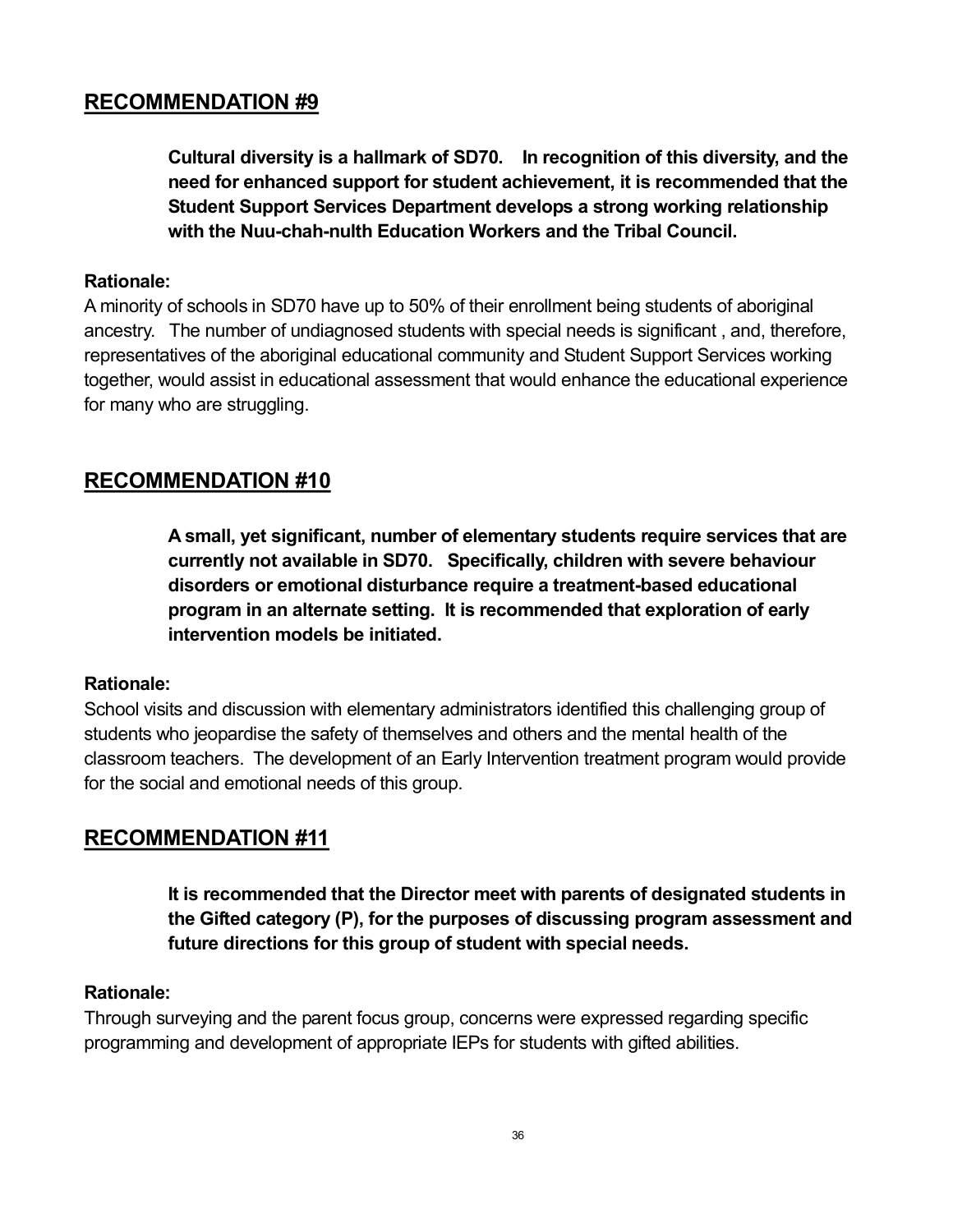**It is recommended that the Director review the allocation of specialty supports for students with visual impairments, access to a teacher for the visually impaired, and the role of dedicated EAs who support visually impaired students.** 

#### **Rationale:**

In relation to the provincial guidelines, development of appropriate programming and IEP requirements, indicate the need for direct involvement of a qualified teacher for the visually impaired.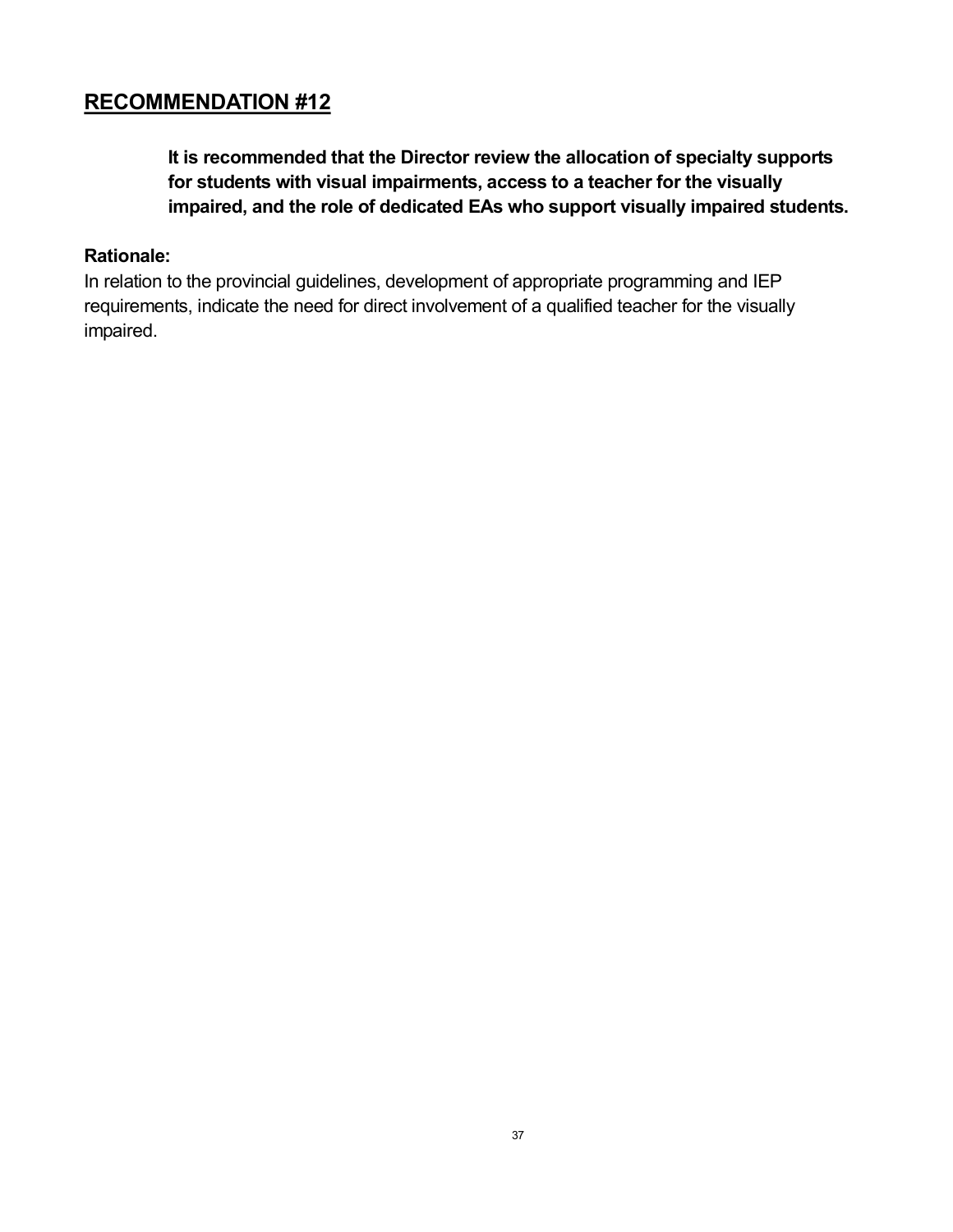# **SPECIFIC RECOMMENDATIONS (Long Term)**

# **RECOMMENDATION #1**

**SD70 is in the midst of a significant challenge to retain and recruit special education personnel. It is recommended that the Student Support Services Department provides incentive for interested professionals to establish special education qualifications, ensuring continuity and the best possible service delivery throughout the district.** 

#### **Rationale:**

With a qualified and experienced special education staff, the development of a fully articulated service delivery model is achievable in the long term. Access to post-graduate special education certification is available in co-operation with Malaspina College. This local training will enhance skills for regular classroom teachers and those interested in pursuing careers in special education.

# **RECOMMENDATION #2**

**With a significant proportion of special needs students being of aboriginal ancestry in SD70, the need for qualified teachers of aboriginal ancestry becomes a priority. Working with the local aboriginal Tribal Council in establishing long term training options is recommended.** 

#### **Rationale:**

Role modelling and integrating professionals from various cultural groups enhances student outcomes and ensures equitable access for all specialized programming throughout SD70.

### **RECOMMENDATION #3**

**Clear articulation of the rights, roles and responsibilities of EAs in SD70 is recommended. In collaboration with education partners, the development of a working handbook outlining these expectations is of great significance.**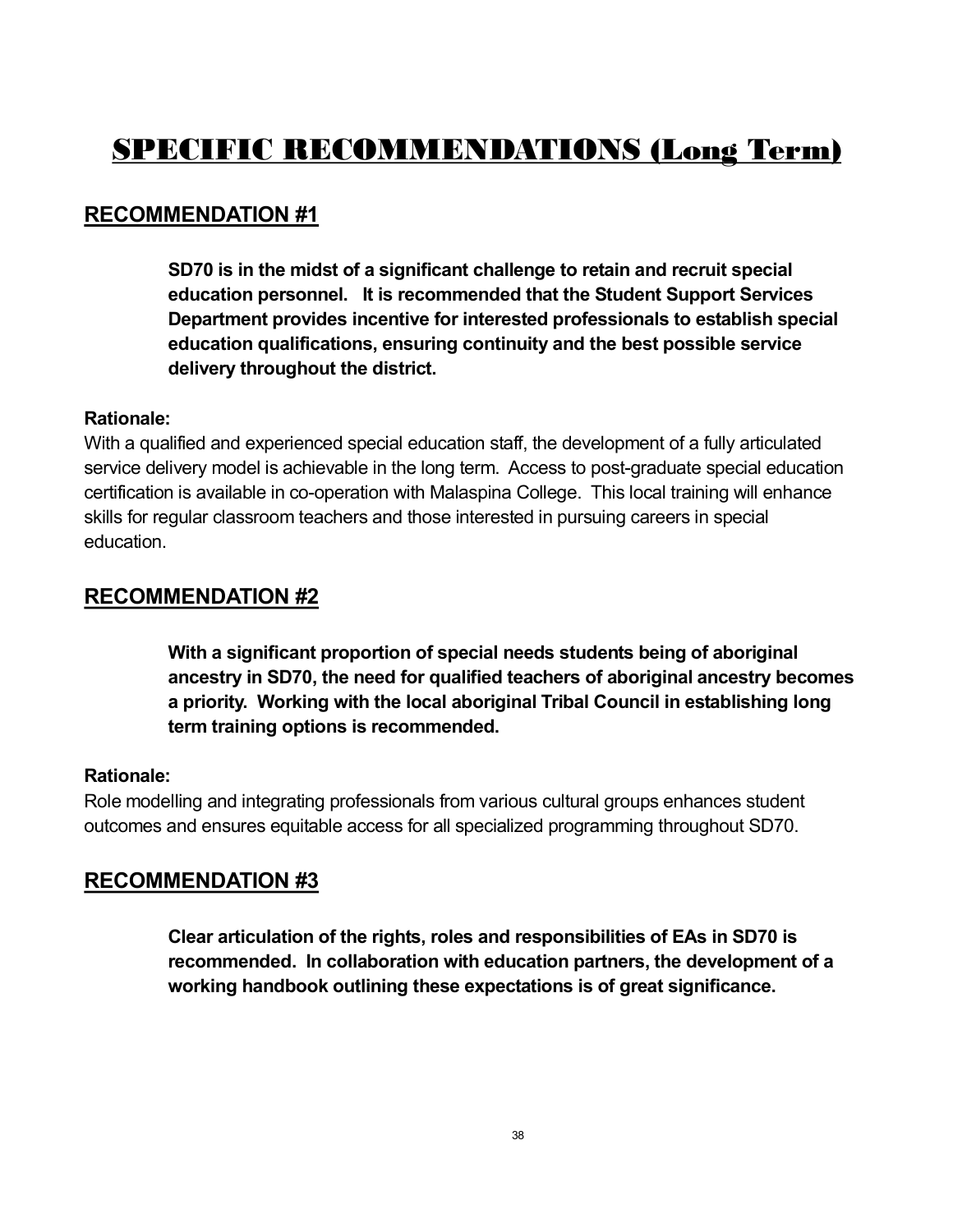#### **Rationale:**

As a member of the Student Support Services team, EAs often need clear and consistent guidelines to enhance participation, and recognise the value of their role. The handbook should include all members of the support team and clearly define the roles of each one.